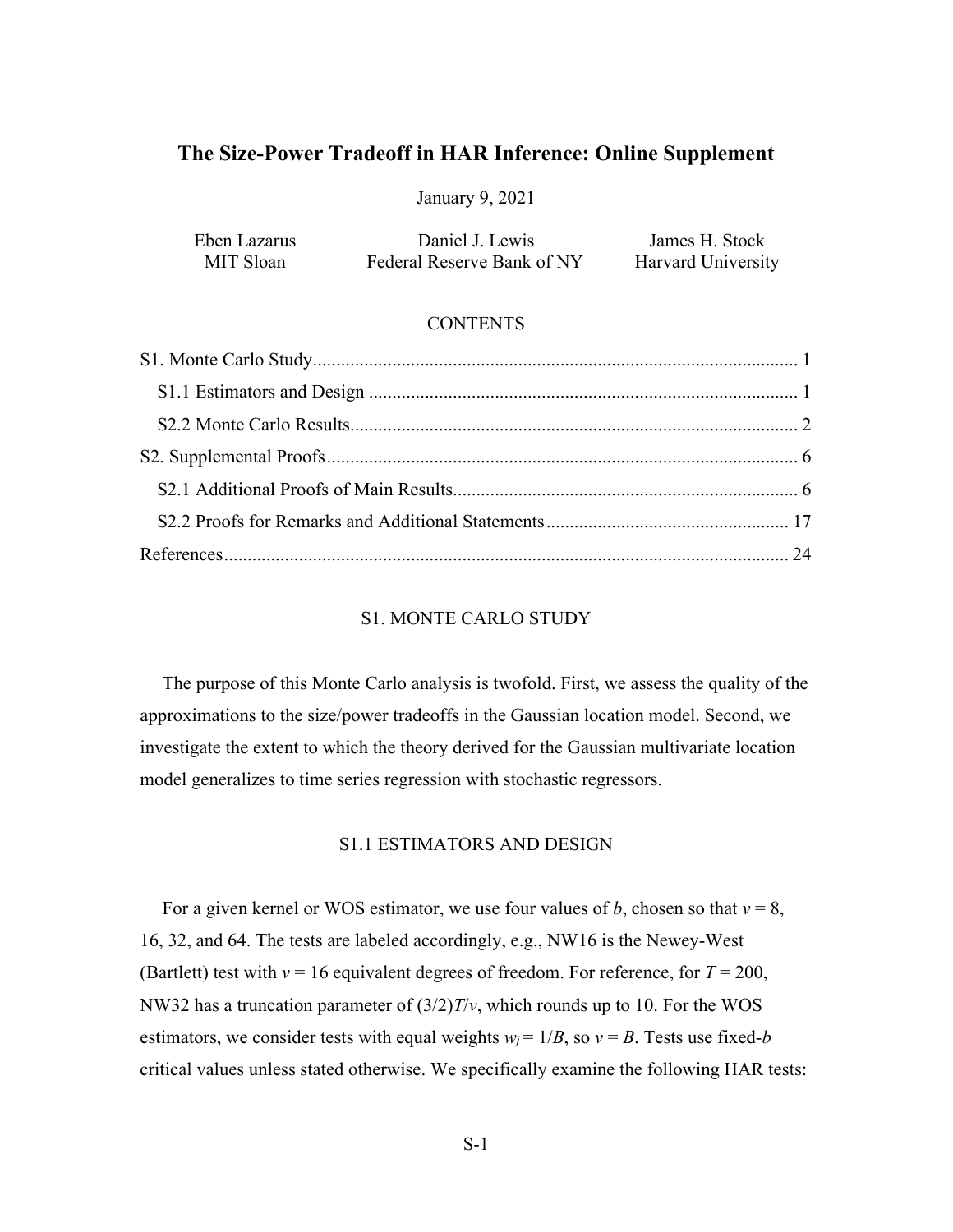- 1. NW: Kernel estimator with Bartlett/Newey-West kernel,  $k(x) = (1-|x|)\mathbf{1}(|x| \le 1)$ .
- 2. KVB: The Kiefer-Vogelsang-Bunzel (2000) test, i.e., NW with  $S = T(v = 3/2)$ .
- 3. QS:  $k(x) = 3[\sin(\pi x)/(\pi x) \cos(\pi x)] /(\pi x)^2$ .
- 4. EWP: Equal-weighted WOS estimator using the Fourier basis,  $\{\phi_{2j-1}(s), \phi_{2j}(s)\}$  =  $\left\{\sqrt{2}\cos(2\pi j s), \sqrt{2}\sin(2\pi j s)\right\}, j = 1, ..., B/2.$
- 5. cos: Equal-weighted WOS estimator using the Type II cosine basis,  $\{\phi_i(s)\}$  =

$$
\left\{\sqrt{2}\cos\left(\pi j\left(s-\frac{1/2}{T}\right)\right)\right\},\ j=1,\ldots,B.
$$

6. SS-basis: Equal-weighted split-sample WOS estimator (see Section S3.2 below).

In the location model, the data are generated according to equation (3) in the main text, where  $u_{it}$ ,  $i = 1, \ldots, m$  are independent and follow either a Gaussian AR(1) or an ARMA(2,1), with all *m* disturbances having the same parameter values. For the regression model, the data are generated following  $y_t = x_t' \beta + u_t$ , where  $x_{it}$ ,  $i = 1,..., m$  and  $u_t$  are independent Gaussian AR(1) processes. Under the null,  $\beta = 0$ . Under the local alternative,  $\beta = T^{-1/2} \sum_{XX} \Omega^{1/2} \delta$  for  $m=1$ , where  $\delta$  is the local alternative index value and 1  $\Sigma_{XX} = T^{-1} \sum_{t=1}^{T} x_t x_t'$  (for the location model,  $\Sigma_{XX} = I$ , as in the text). For  $m = 2$ , we set 1  $\beta = T^{-1/2} \Sigma_{XX}^{-1} \Omega^{1/2} \delta_2$ , with  $\delta_2 = [\delta \ 0]$ . We conduct 100,000 replications for each design.

# S2.2 MONTE CARLO RESULTS

<span id="page-1-0"></span>This section presents some representative results; additional results are contained in the working paper version of this paper (Lazarus, Lewis, and Stock (LLS, 2017)) and in Lazarus, Lewis, Stock and Watson (LLSW, 2018). All results are displayed in finitesample counterparts of Figure 1. For these figures, the axes are not scaled, so that the units are the size distortion and the power loss. The theoretical tradeoffs from Theorem 4(ii) are shown as lines, and the Monte Carlo results are presented as scatter points.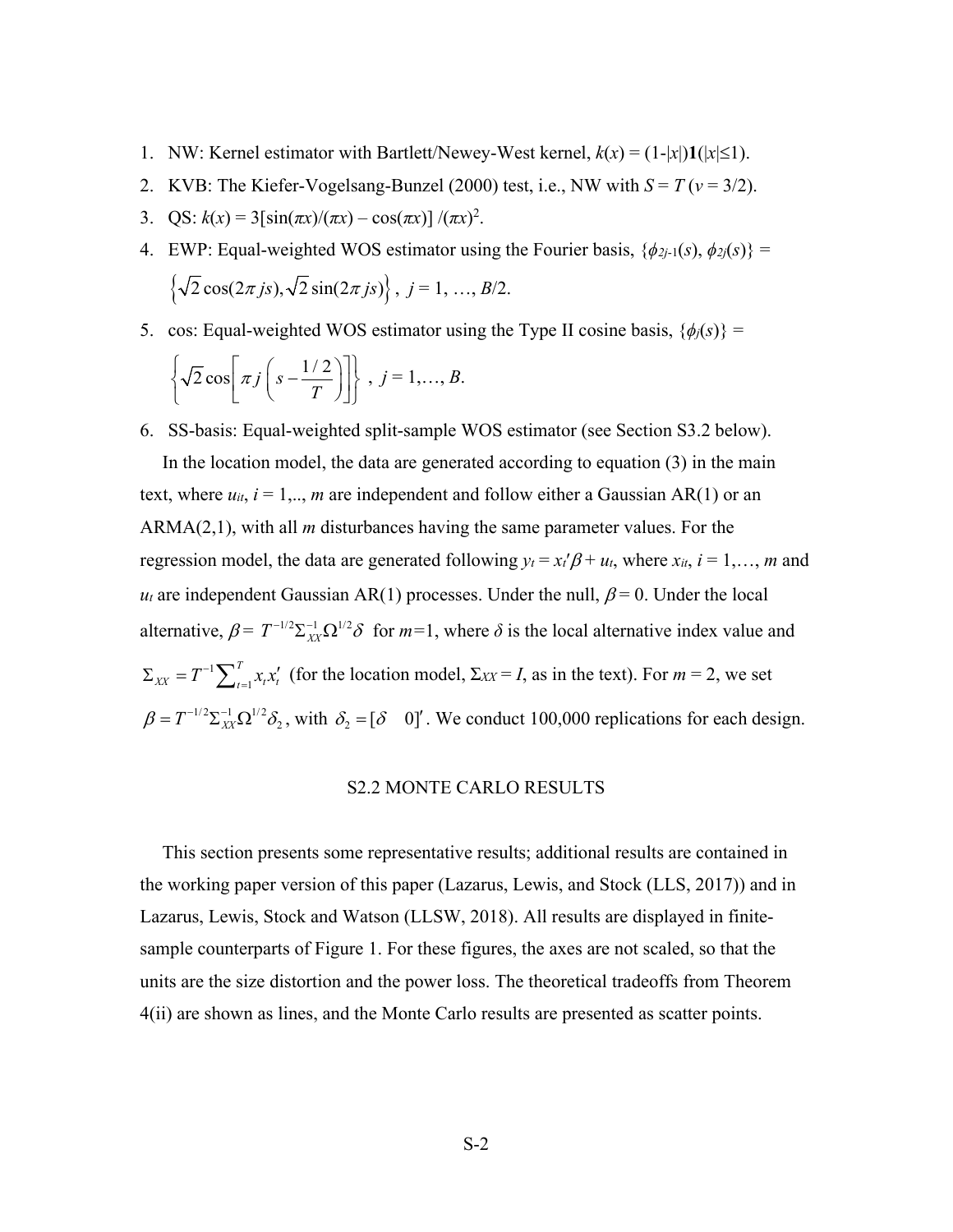

FIGURE S1. Theoretical (lines) and Monte Carlo (symbols) size distortion/power loss for QS, Newey-West, and EWP tests. Location model,  $m = 1$ , AR(1),  $\rho = 0.5$ , and  $T = 200$ .

*Location model*. Figure S1 presents results for QS, EWP, and NW tests in the location model with Gaussian AR(1) disturbances in the  $m = 1$  case with AR parameter  $\rho = 0.5$ and  $T = 200$ . The Monte Carlo results for QS and EWP are close to their theoretical curves. The small-*b* approximation is less good for Newey-West: the NW Monte Carlo scatter appears to follow a curve that has the same shape as the theoretical curve, but is shifted out. KVB is a limiting case of Newey-West with  $S_T = T$  (so  $b = 1$  and  $v = 1.5$ ), that is, KVB is NW1.5, so KVB lies on the NW Monte Carlo curve.

LLS (2017) contains figures with additional results for the location model, which we discuss briefly here. For  $m = 2$  with AR(1) errors,  $\rho = 0.5$ , and  $T = 200$ , the frontier fits the simulations slightly better for QS and EWP than in the  $m = 1$  case, but somewhat worse for NW. We find in addition that, for  $m = 1$  and 2 and with either AR(1) or ARMA(2,1) disturbances, fit (distance from the scatter points to their theoretical tradeoff) improves with *T*, deteriorates as  $\omega^{(2)}$  increases, is better for  $q = 2$  kernels than  $q = 1$ , and does not appreciably deteriorate as process parameters are changed holding  $\omega^{(2)}$  constant. The first two results are unsurprising. Our interpretation of the third finding is that the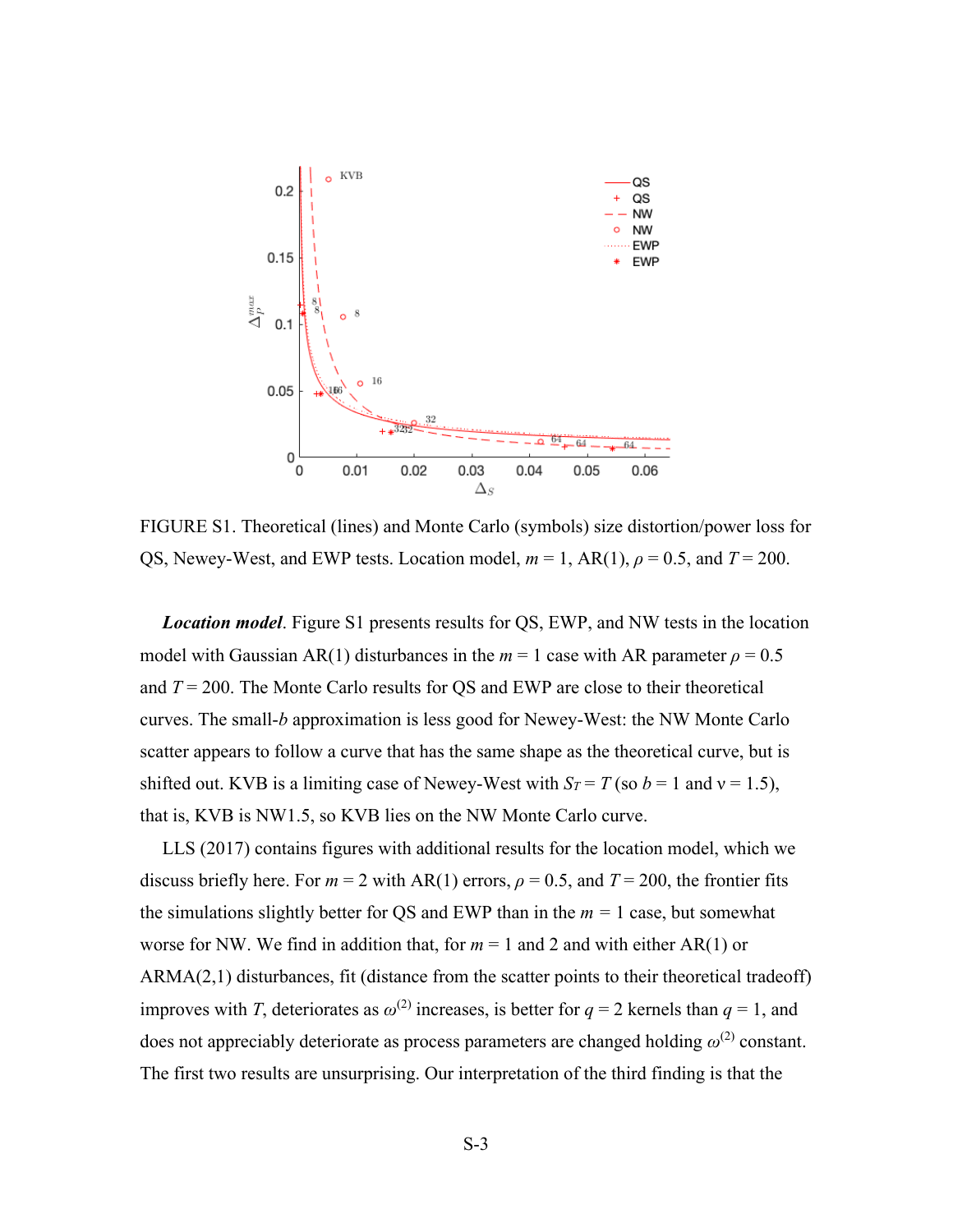

FIGURE S2. Theoretical (lines) and Monte Carlo (symbols) size distortion/power loss for QS, Newey-West, and EWP tests. Stochastic regressor,  $m = 1$ , AR(1),  $\rho = 0.5$ ,  $T = 200$ . Theoretical curves are for the Gaussian location model.

order of approximation of the expansions is  $o((bT)^{q})$ , so the remainder is of a smaller order for  $q = 2$  than for  $q = 1$  kernels. The larger values of *b* used with the NW kernel for a given  $\nu$  may also play a role. Overall, the simulation results accord with the theory.

*Stochastic regressor*. Figure S2 shows the QS, EWP, and NW tests on the coefficient on a single stochastic regressor, where both the regressor and dependent variable have AR(1) disturbances with  $\rho = 0.5$  and  $T = 200$  (intercept included in the regression but not tested). In this DGP, *zt* is AR(1) but non-Gaussian. For reference, the theoretical tradeoff curves are shown for the Gaussian location model. It appears that this departure from Gaussianity results in poor performance of the Gaussian small-*b* asymptotic approximation and that there are missing terms in the expansion as suggested by the calculations in Velasco and Robinson (2001). This said, several key qualitative results in the theory continue to apply to the single stochastic regressor. First, for a given estimator, the Monte Carlo results map out a size-power tradeoff that has a shape similar to the Gaussian theoretical shape, just shifted out. Second, the tradeoffs for the QS and EWP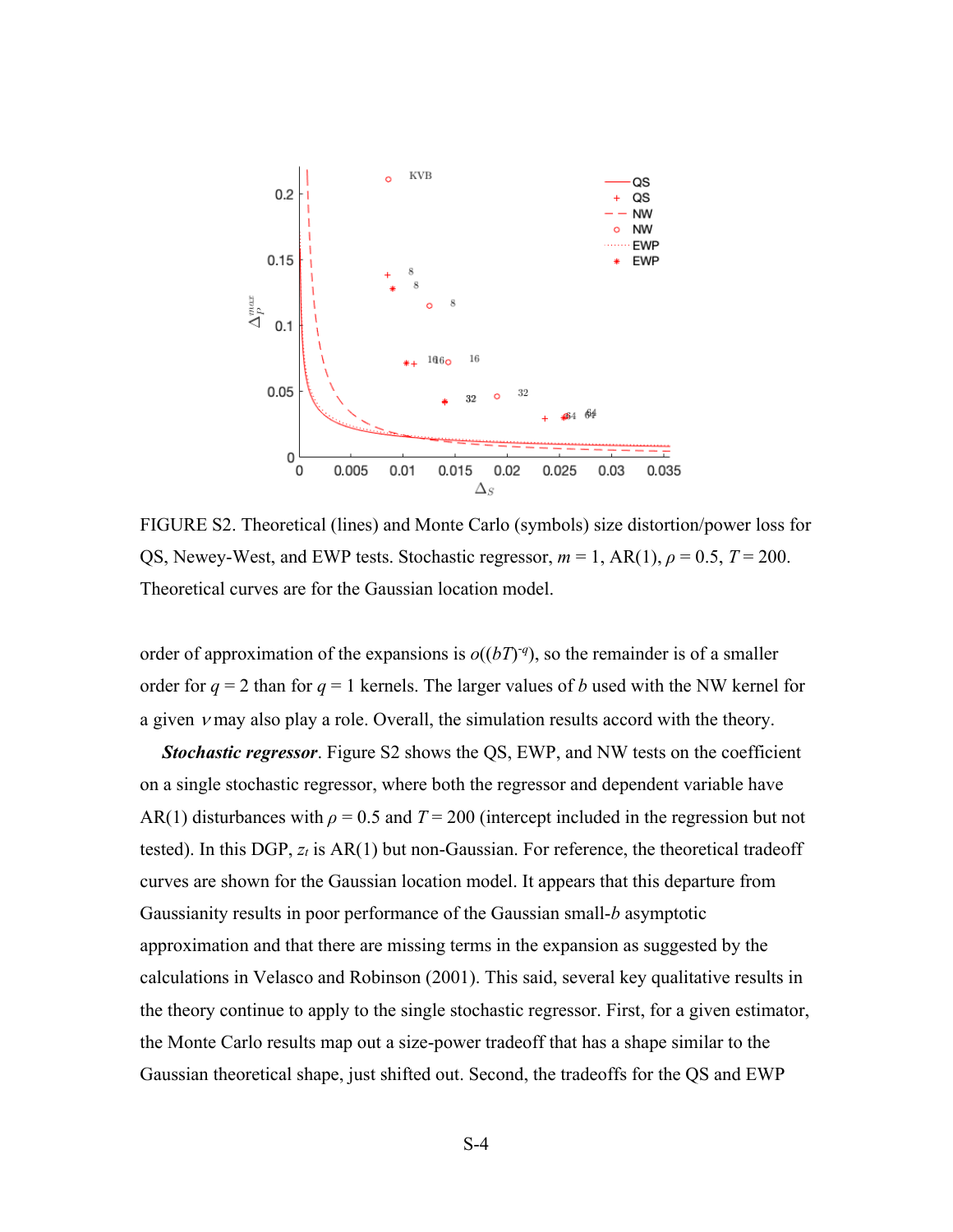

FIGURE S3. Small-*b* approximation to power loss for EWP test compared to same-sized QS test, for different values of *B* in the EWP test. The figure plots the expression in (30) as a function of  $\delta$  for  $m = 1$ ,  $\alpha = 0.05$  (see Remark 5).

estimators are very close to each other. Third, the ranking across estimators is the same as suggested by the theory and confirmed in the Monte Carlo analysis of the location model, that is, the  $q = 1$  tests are outperformed by the  $q = 2$  tests. We find similar results for other designs, kernels, and values of *m*, and further that the approximation improves for higher values of *T*; again see LLS (2017) and LLSW (2018).

Overall, we can draw three conclusions. First, the theoretical frontiers provide a good description of estimator performance in the Gaussian location model. The fit is better for  $q = 2$  kernels than  $q = 1$ . Second, Monte Carlo performance is consistent with the theory. In particular, the performance of  $q = 2$  kernels is superior to that of  $q = 1$  kernels in this design, and the cost of using EWP relative to QS is low. As further illustration of the latter theoretical result, Figure S3 plots the theoretical higher-order power loss from using EWP relative to QS as a function of *δ* for various values of *B*, as discussed in Remark 5. Third, the qualitative results for stochastic regressors are consistent with the theory for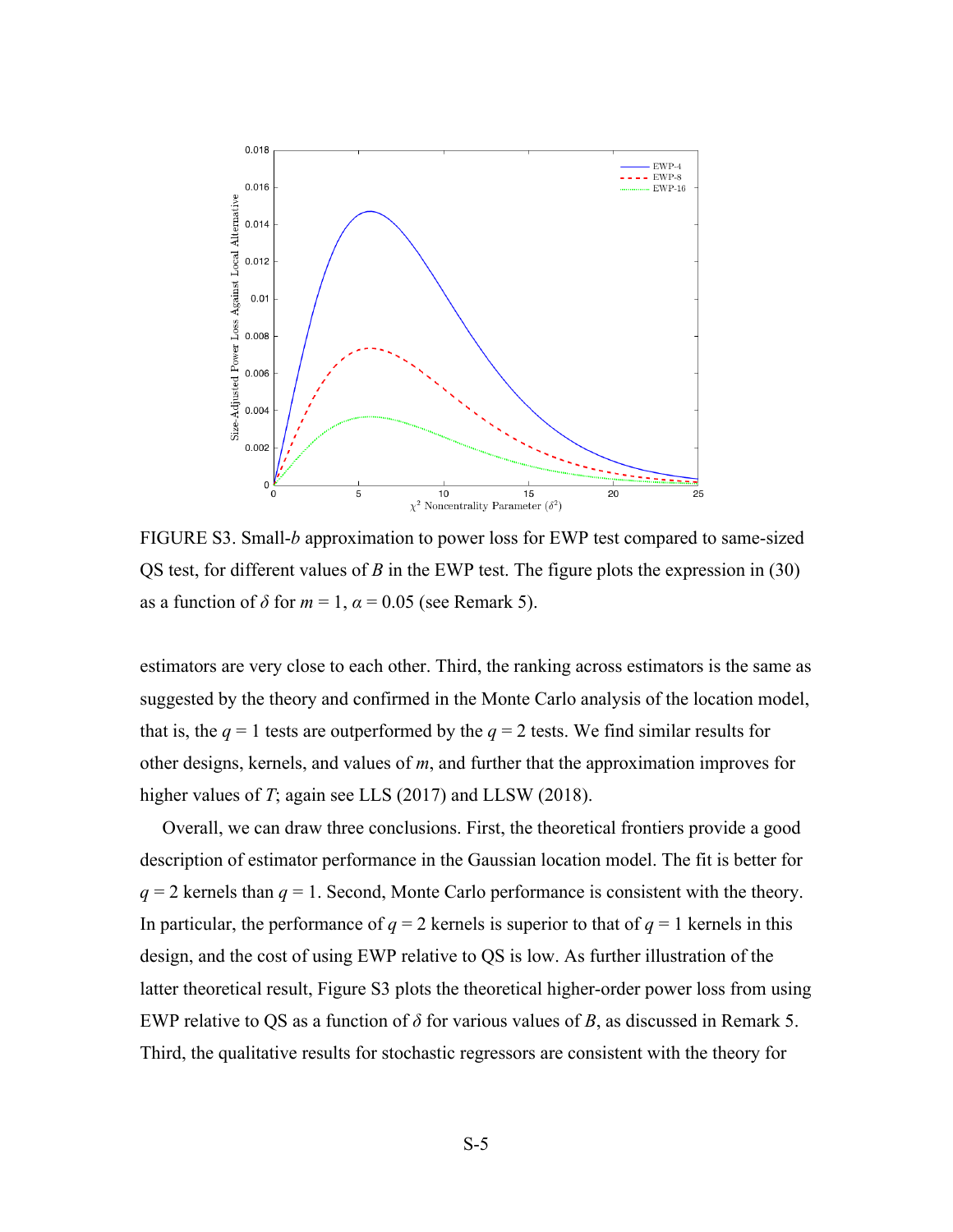<span id="page-5-0"></span>the location model, however the Monte Carlo points no longer lie on the tradeoff derived for the Gaussian location model. We attribute this divergence of the theory and Monte Carlo results to the non-Gaussianity of  $z_t$  in the stochastic regressor case.<sup>[1](#page-0-2)</sup>

# S2. SUPPLEMENTAL PROOFS

# S2.1 ADDITIONAL PROOFS OF MAIN RESULTS

<span id="page-5-1"></span>We first provide two preliminary results needed for Theorems 1 and 5, and then prove Theorem 1. Assume for the remainder of the Supplement that Assumptions 1-4 hold.

*Lemma S1*. For any weights  $\{w_j\}$ , the Fourier basis minimizes  $\left[\sum_{j=1}^D w_j\right]_0^T$  $\left| \sum_{j=1}^B w_j \int_0^1 \phi_j(s) \phi''_j(s) ds \right|$ across all WOS estimators up to an error of order *o*(1/*T*).

**Proof of Lemma S1:** The complex Fourier expansion of any  $\phi_j$  in a given basis is again

$$
\phi_j(s) = \sum_{l=-\infty}^{\infty} a_{jl} e^{-i2\pi ls}, \qquad (S.1)
$$

where  ${a_{jl}}_l$  are the (inverse) Fourier coefficients of  $\phi_j(s)$ . For any orthonormal series,

$$
1 = \int_0^1 \left| \phi_j(s) \right|^2 ds = \sum_{l,l'=-\infty}^{\infty} a_{jl} \overline{a}_{jl'} \int_0^1 e^{-i2\pi ls} e^{i2\pi ls} ds = \sum_l \left| a_{jl} \right|^2, \tag{S.2}
$$

and 
$$
0 = \int_0^1 \phi_j(s) \overline{\phi_{j' \neq j}(s)} ds = \sum_i a_{ji} \overline{a}_{j' \neq j, l}
$$
, (S.3)

where  $\overline{a}_{jl}$  is the complex conjugate of  $a_{jl}$ . The minimization problem for real  $\phi_j$  is then

 $1$  In results available in LLS (2017), we also examined the performance of tests based on plug-in higher-order corrected critical values based on equation (20) of the text, using an estimated value of  $\omega^{(q)}$ . HAR tests using these plug-in critical values generally worked poorly compared to tests using standard fixed-*b* critical values.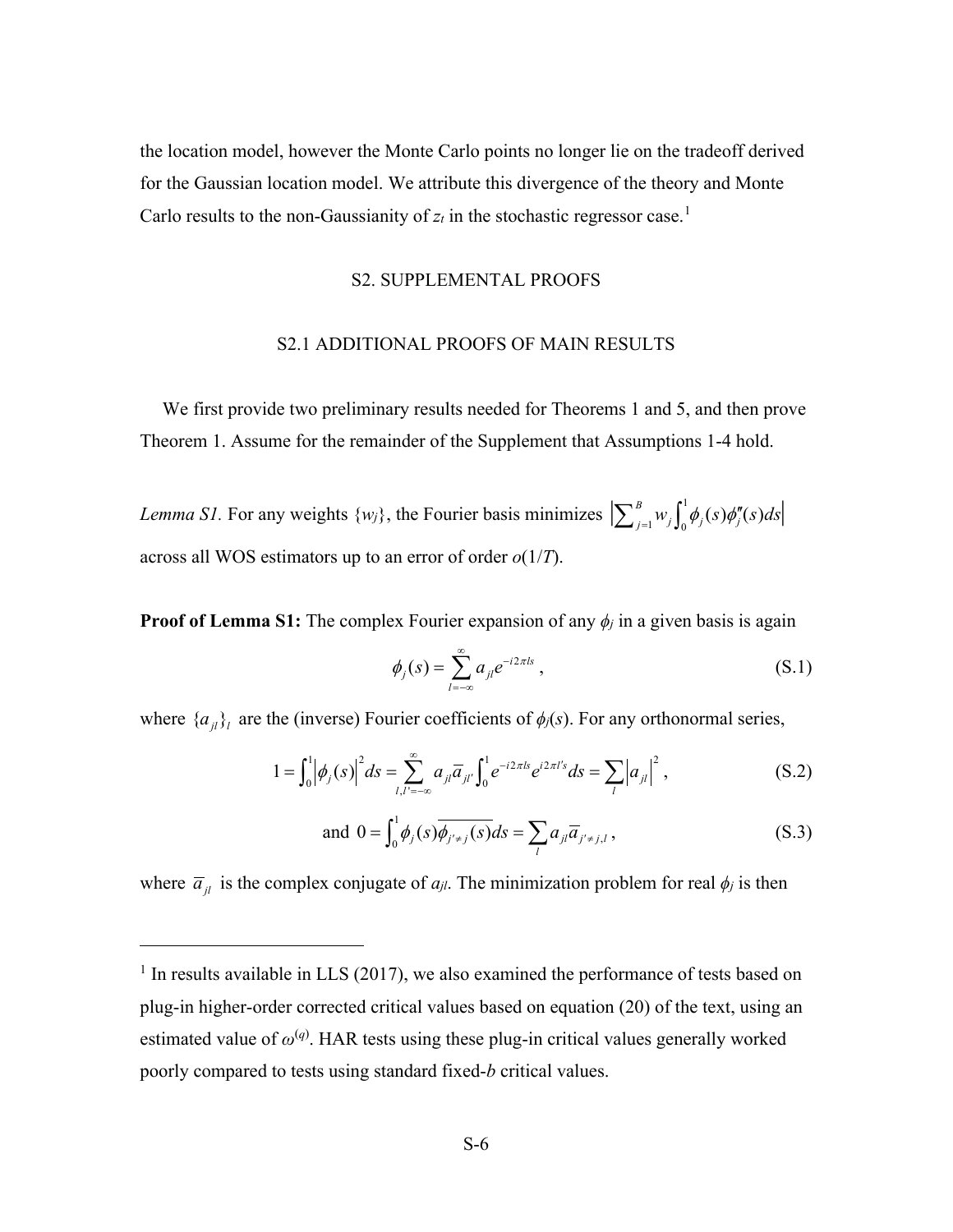$$
\min_{\{a_{jl}\}} \left| \sum_{j=1}^{B} w_j \int_0^1 \phi_j(s) \overline{\phi''_j(s)} ds \right| \Leftrightarrow \min_{\{a_{jl}\}} \left| \sum_{j=1}^{B} w_j \sum_{l,l'} a_{jl} \overline{a}_{jl'} 4 \pi^2 l^2 \int_0^1 e^{-i2\pi l s} e^{i2\pi l' s} ds \right|
$$
\n
$$
\Leftrightarrow \min_{\{a_{jl}\}} \sum_{j=1}^{B} w_j \sum_{l} |a_{jl}|^2 l^2
$$
\n(S.4)

subject to the constraints (S.2) and (S.3), along with  $a_{j0} = \int_0^1 \phi_j(s) ds = 0$ .

For now set the summation limits in (S.1) to  $\pm \overline{T}$  for some  $\overline{T} > T$ , so (S.4) can be written  $\min_A \text{tr}((AW)^*D(AW)) \Leftrightarrow \min_A \text{tr}(W^2A^*DA) \text{ s.t. } A^*A = I_B \text{, where}$  $A = [A_1 \ A_1 \ A_2 \ A_3 \ \ldots \ A_{\overline{T}} \ A_{-\overline{T}}]^T$ ,  $A_i = [a_{1i} \ a_{2i} \ \ldots \ a_{1j} \ T$ ,  $A^*$  is the conjugate transpose of *A*,  $W = \text{diag}([\sqrt{w_1} \sqrt{w_2} \dots \sqrt{w_B}])$ , and  $D = \text{diag}([1 \ 1 \ 4 \ 4 \dots \ \overline{T}^2 \ \overline{T}^2])$ . From (S.4), the objective is linear in the entries of  $A_2 = A \circ \overline{A}$ , where  $\circ$  is the Hadamard product and  $\overline{A}$ is the elementwise complex conjugate of *A*.

It will be convenient to transform this problem to  $\min_{\tilde{A}} tr(\tilde{W}^2 \tilde{A}^* D \tilde{A})$  s.t.  $\tilde{A}^* \tilde{A} = I_{2\bar{T}}$ , where  $\tilde{W} = [I_B \ 0_{B \times (2\overline{T} - B)}]'W[I_B \ 0_{B \times (2\overline{T} - B)}]$  is padded with zeros relative to *W*, and  $\tilde{A} = [A \ H]$  for some  $2\overline{T} \times (2\overline{T} - B)$  matrix *H*, so  $\tilde{A}$ ,  $\tilde{W}$ , and *D* are  $2\overline{T} \times 2\overline{T}$ . The objective is again linear in the entries of  $\widetilde{A}_2 = \widetilde{A} \circ \widetilde{A_2}$ , which is doubly stochastic since  $\tilde{A}^* \tilde{A} = I_{2\overline{T}}$  implies  $\tilde{A} \tilde{A}^* = I_{2\overline{T}}$ . Thus

$$
\min_{\tilde{A}\text{ s.t. }\tilde{A}^*\tilde{A}=I_{2\tilde{r}}} \text{tr}\left(\tilde{W}^2 \tilde{A}^* D \tilde{A}\right) \ge \min_{\Upsilon} \sum_{j,l} w_j l^2 \gamma_{jl} ,\qquad(S.5)
$$

where Y is a doubly stochastic matrix containing the values  $\{\gamma_{jl}\}$ . The right side of (S.5) is linear in the entries of Y, and the set of doubly stochastic matrices  $\{Y\}$  is compact and convex. Thus the minimum of the right side is obtained at an extreme point of this set. By Birkhoff's Theorem (e.g., Bhatia (1997, p. 37)), the extreme points of {ϒ} are the permutation matrices. Any permutation matrix *P* is unitary, so (S.5) in fact holds with equality, and we can select  $\tilde{A} = \arg \min_{p} \text{tr}(\tilde{W}^2 P' D P)$ .

Note that *D* and  $\tilde{W}^2$  are psd and diagonal, and *D* has its diagonal terms (eigenvalues) in ascending order. Given weights {*wj*}, assume first that the weights are ordered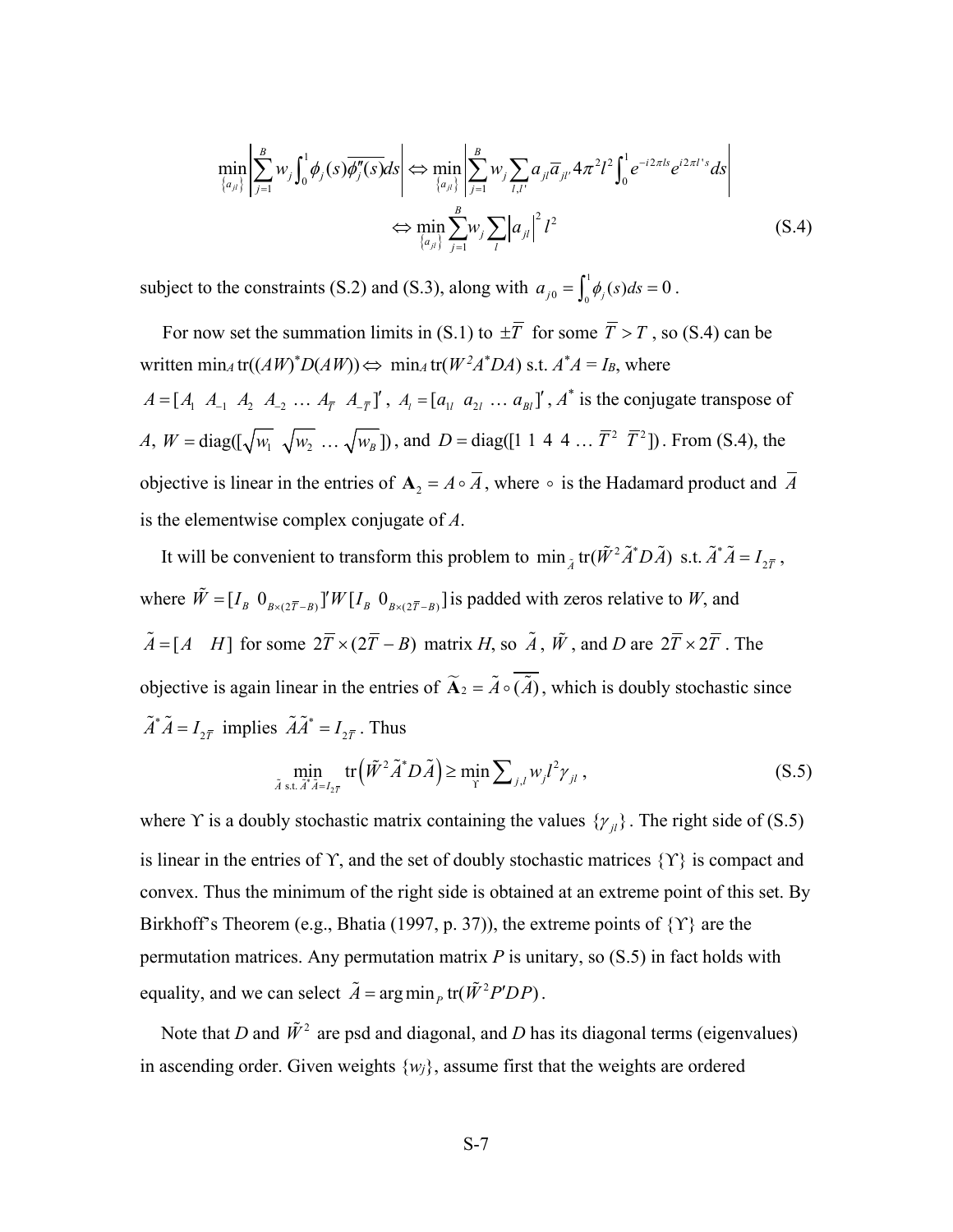descendingly,  $w_1 \geq w_2 \geq ... \geq w_B$ , and therefore that  $\tilde{W}^2$  has its diagonal terms (eigenvalues) in descending order. In this case, the minimum of the objective is achieved trivially by  $\tilde{A} = P = I_{2\bar{T}}$ , so that the minimizing *A* is given by the first *B* columns of  $I_{2\bar{T}}$ ; equivalently,  $a_{2j'-1,j'} = a_{2j',-j'} = 1$ ,  $j' = 1,..., B / 2$ ,  $a_{jl} = 0$  otherwise. Thus from (S.1),  $\{\phi_{2j'-1}(s), \phi_{2j'}(s)\} = \{e^{-i2\pi j's}, e^{i2\pi j's}\} = \{\sqrt{2}\cos(2\pi j's), \sqrt{2}\sin(2\pi j's)\}, j'=1,\ldots, B/2$ , so we have in fact selected the Fourier basis. This applies for any  $\overline{T}$  used in the finite truncation of (S.1), so we can set arbitrary  $\overline{T} \gg T$  so as to apply Jackson's inequality to obtain that the statement holds to *o*(1/*T*).

If the weight values are not in descending order, use that  $\tilde{W}^2$  is psd and diagonal to write its singular value decomposition as  $\tilde{W}^2 = V \tilde{W}^2_{desc} V'$ , where  $\tilde{W}^2_{desc}$  is the diagonal matrix containing the eigenvalues (diagonal terms) of  $\tilde{W}^2$  ordered descendingly. Then the problem can be rewritten as  $\min_{\tilde{A}_V} \text{tr}(\tilde{W}_{desc}^2 \tilde{A}_V^* D \tilde{A}_V)$  subject to  $\tilde{A}_V^* \tilde{A}_V = I_{2\bar{T}}$ , where

 $\tilde{A}_V = \tilde{A}V$ , so that *V* has been absorbed into the argument to be minimized. But this is the same problem as in the case above, with  $\tilde{W}^2$  having its values in descending order. Thus the minimum achieved for (S.5) is equivalent for any set of weights regardless of their ordering. Thus for any set of weights, it is without loss to set them in descending order, in which case the Fourier basis again achieves the minimum, completing the proof.  $\Box$ 

*Lemma S2.* For any WOS test using the Fourier basis, the value  $\ell^{(2)}(k)$  is minimized with respect to  $\{w_j\}$  by the use of QS weights:  $w_j^* = \overline{w}_{QS} [1 - (j / B)^2]$ , where  $\overline{w}_{QS} = \frac{6B}{(B-1)(4B+1)}$ .

**Proof of Lemma S2:** Note first that  $\overline{w}_{OS} = 6B / [(B-1)(4B+1)]$  is set so that \*  $\sum_{j=1}^{B} w_j^* = 1$ . From (44), given the use of the Fourier basis, minimizing  $\ell^{(2)}(k)$  is equivalent to minimizing 1/2 2 |  $\sum_{i=1}^{n}$ 1  $\bigcup$   $j=1$ *B*  $\bigcap^{P}$  *B*  $j$   $j$   $j$   $j$   $j$ *j* =1  $\bigcup$   $\bigcup$  *j*  $w_{i}j^{2}$  |  $\sum w_{i}$  $\left(\sum_{j=1}^B w_j j^2\right)^{1/2} \left(\sum_{j=1}^B w_j^2\right)$ . Write  $B_{QS} = B$ . For any alternative set of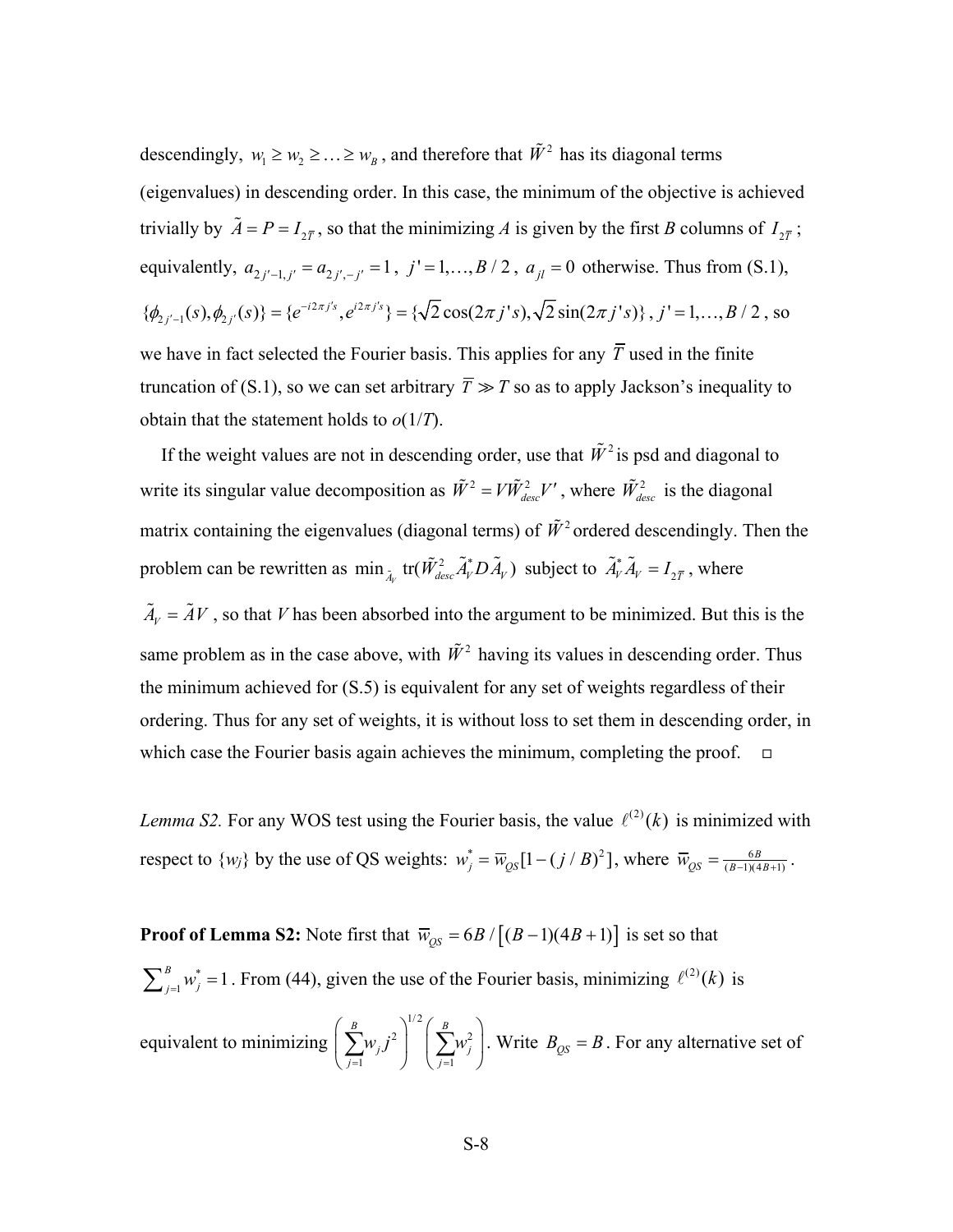weights  $w_i$ , write  $w_i = w_i^* + \epsilon_i$ . We allow for the sequence  $B_{\text{alt}}$  for to this set of weights to differ from  $B_{QS}$  (both must meet Assumption 4). If  $B_{alt} > B_{QS}$ , then set  $w_j^* = 0$  for  $j > B_{QS}$ , so that  $w_j = \epsilon_j \ge 0$  for  $B_{QS} < j \le B_{alt}$ . If  $B_{alt} < B_{QS}$ , then correspondingly  $w_j = 0$ for  $B_{\text{alt}} < j \leq B_{\text{QS}}$ . Write  $B = \max(B_{\text{alt}}, B_{\text{QS}})$ . Since 1 1 *B j j w*  $\sum_{j=1} w_j = 1$ , we have  $\sum_{j=1}^{\infty}$ 0 *B j*  $\sum_{j=1} \epsilon_j = 0$ .

We then equate higher-order size for the two estimators and show that QS dominates with respect to power. Equating higher-order size requires  $\sum w_{i,j}^{2} = \sum w_{i,j}^{2}$ 1  $j=1$ *B B*  $j$  *j*  $\sum_{j}^{N}$  $j=1$  *j*  $w_{i}j^{2} = \sum w_{i}^{*}j^{2}$  $\sum_{j=1}^N w_j j^2 = \sum_{j=1}^N w_j^* j^2$ , so

$$
\sum_{j=1}^{\overline{B}} \epsilon_j j^2 = 0. \text{ Further, } \sum_{j=1}^{\overline{B}} w_j^2 = \sum_{j=1}^{\overline{B}} \left( w_j^* \right)^2 + 2 \sum_{j=1}^{\overline{B}} \epsilon_j w_j^* + \sum_{j=1}^{\overline{B}} \epsilon_j^2, \text{ and}
$$
\n
$$
\sum_{j=1}^{\overline{B}} \epsilon_j w_j^* = \overline{w}_{\text{QS}} \sum_{j=1}^{B_{\text{QS}}} \left[ 1 - \left( \frac{j}{B_{\text{QS}}} \right)^2 \right] \epsilon_j = \overline{w}_{\text{QS}} \left\{ \sum_{j=1}^{\overline{B}} \left[ 1 - \left( \frac{j}{B_{\text{QS}}} \right)^2 \right] \epsilon_j + \sum_{j=B_{\text{QS}}+1}^{B_{\text{alt}}} \left[ \left( \frac{j}{B_{\text{QS}}} \right)^2 - 1 \right] \epsilon_j \right\}. \quad (S.6)
$$

The first term in (S.6) is zero given the steps above. For the second term, if  $B_{\text{alt}} > B_{\text{OS}}$ , then as above  $w_j = \epsilon_j \ge 0$  for  $B_{QS} < j \le B_{\text{alt}}$ , and therefore  $\sum_{j=B_{QS}+1}^{B_{\text{alt}}} [(j/B_{QS})^2 - 1] \epsilon_j \ge 0$  $\sum\nolimits_{j = B_{OS} + 1}^{B_{\mathrm{alt}}} [(j / B_{QS})^2 - 1] \epsilon_j \geq$ (with equality if  $B_{\text{alt}} < B_{\text{QS}}$ ). Thus  $\sum \epsilon_j w_j^*$ 1 0 *B j j j w*  $\sum_{j=1} \epsilon_j w_j^* \ge 0$ . It is further trivially the case that  $\sum_{j=1} \epsilon_j^2$ 0 *B j*  $\sum_{j=1} \epsilon_j^2 \geq 0$ . We conclude that  $\sum_{i=1}^{B} w_i^2 \geq \sum_{i=1}^{B} (w_i^*)^2$ 1  $j=1$ *B B j <sup>i</sup>* −∠\ <sup>*w*</sup>*j j j*  $w_i^2 \geq \sum_{i=1}^n w_i^2$  $\sum_{j=1} w_j^2 \ge \sum_{j=1} (w_j^*)^2$ , with equality if and only if  $\epsilon_j = 0$  for all *j*. Therefore

QS attains greater higher-order power for equivalent higher-order size, and thus minimizes  $\ell^{(2)}(k)$ , relative to all alternative WOS estimators using the Fourier basis.  $\Box$ 

#### **Proof of Theorem 1:**

(i) For kernel estimators, under the equivalent of our Assumptions 1, 2, and 4, Sun (2014b, p. 675) gives equation (15) directly. For WOS estimators, write

$$
E\hat{\Omega}_{j}^{OS} = E\left(\sqrt{\frac{1}{T}\sum_{t=1}^{T}\phi_{j}(t/T)\hat{z}_{t}}\right)\left(\sqrt{\frac{1}{T}\sum_{t=1}^{T}\phi_{j}(t/T)\hat{z}_{t}}\right)^{t}
$$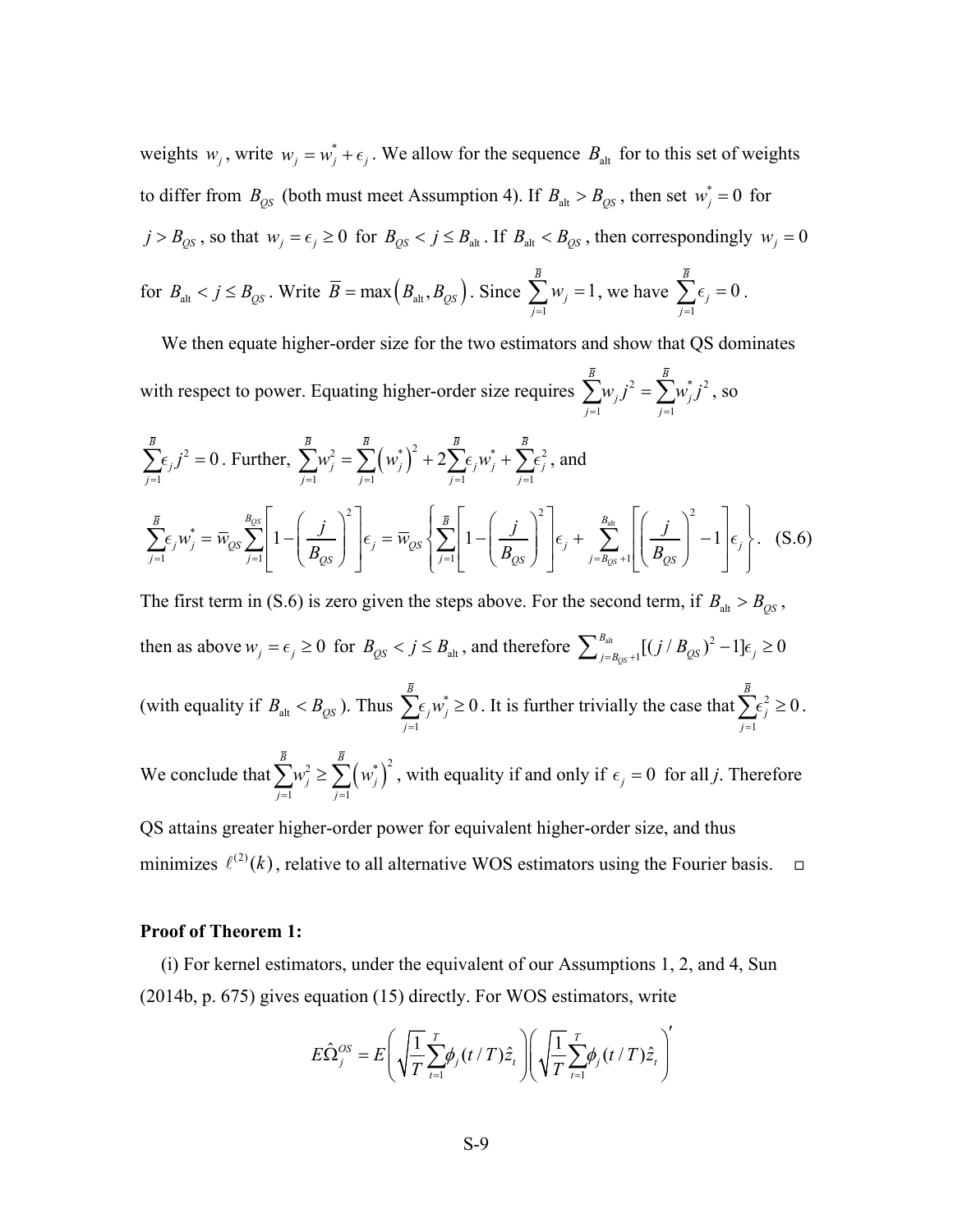$$
= \frac{1}{T} \sum_{t=1}^{T} \sum_{s=1}^{T} \phi_j(t/T) \phi_j(s/T) \Gamma_{s-t} + O(1/T)
$$
  
= 
$$
\sum_{u=-(T-1)}^{T-1} \frac{1}{T} \sum_{t=\max(1,u)}^{\min(T,T+u)} \phi_j\left(\frac{t}{T}\right) \phi_j\left(\frac{t}{T} - \frac{u}{T}\right) \Gamma_u + O(1/T), \quad (S.7)
$$

where the  $O(1/T)$  term in the second line arises due to the approximation of  $\hat{z}_t$  with  $z_t$ under Assumption 1 (see, for example, the proof of Theorem 2 in Sun (2011)). Thus,

$$
E\hat{\Omega}^{WOS} - \Omega = \sum_{u=-(T-1)}^{T-1} \left\{ \left[ \sum_{j=1}^{B} w_j \frac{1}{T} \sum_{t=\max(1,u)}^{\min(T,T+u)} \phi_j \left( \frac{t}{T} \right) \phi_j \left( \frac{t}{T} - \frac{u}{T} \right) \right] - 1 \right\} \Gamma_u - \sum_{|u| \ge T} \Gamma_u + O\left(\frac{1}{T}\right). \tag{S.8}
$$

For  $q \le 2$  (shown later to be without loss of generality), by Assumptions 1(b) and 4,

$$
\left|\sum_{|u|\geq T} \Gamma_u\right| \leq \sum_{|u|\geq T} \left|\Gamma_u\right| \leq \frac{1}{T^2} \sum_{|u|\geq T} |u|^2 \left|\Gamma_u\right| = o\left(T^{-2}\right) = o\left((B/T)^q\right),\tag{S.9}
$$

so we may focus on the first summation in (S.8). Further,  $T^{-1} = b^q T^{q-1} (bT)^{-q} = o((bT)^{-q})$ by Assumption 4, so that  $O(1/T) = o((bT)^{-q})$ .

We may then, following the device in Theorem 1(i) of Phillips (2005), write

$$
E\hat{\Omega}^{WOS} - \Omega = \sum_{u=-L_T}^{L_T} \left\{ \left[ \sum_{j=1}^B \frac{w_j}{T} \sum_{t=\max(1,u)}^{\min(T,T+u)} \phi_j \left( \frac{t}{T} \right) \phi_j \left( \frac{t}{T} - \frac{u}{T} \right) \right] - 1 \right\} \Gamma_u + \sum_{L_T < |u| < T} \left\{ \left[ \sum_{j=1}^B \frac{w_j}{T} \sum_{t=\max(1,u)}^{\min(T,T+u)} \phi_j \left( \frac{t}{T} \right) \phi_j \left( \frac{t}{T} - \frac{u}{T} \right) \right] - 1 \right\} \Gamma_u + o\left( \left( \frac{B}{T} \right)^q \right), \quad (S.10)
$$

where  $L_T < T$  is a positive integer sequence chosen such that

$$
\frac{T^q}{L_T^{q+\zeta}B^q} + \frac{L_T B}{T} \to 0, \tag{S.11}
$$

where  $\zeta$  is as in Assumption 1(b). We have

$$
\left|\sum_{L_T < |u| < T} \left\{ \left[ \sum_{j=1}^B \frac{w_j}{T} \sum_{t=\max(1,u)}^{\min(T,T+u)} \phi_j \left( \frac{t}{T} \right) \phi_j \left( \frac{t}{T} - \frac{u}{T} \right) \right] - 1 \right\} \Gamma_u \right|
$$
\n
$$
\leq \sum_{j=1}^B w_j \sum_{L_T < |u| < T} \left| \frac{1}{T} \sum_{t=\max(1,u)}^{\min(T,T+u)} \phi_j \left( \frac{t}{T} \right) \phi_j \left( \frac{t}{T} - \frac{u}{T} \right) \right] - 1 \left| \left| \Gamma_u \right| \right.
$$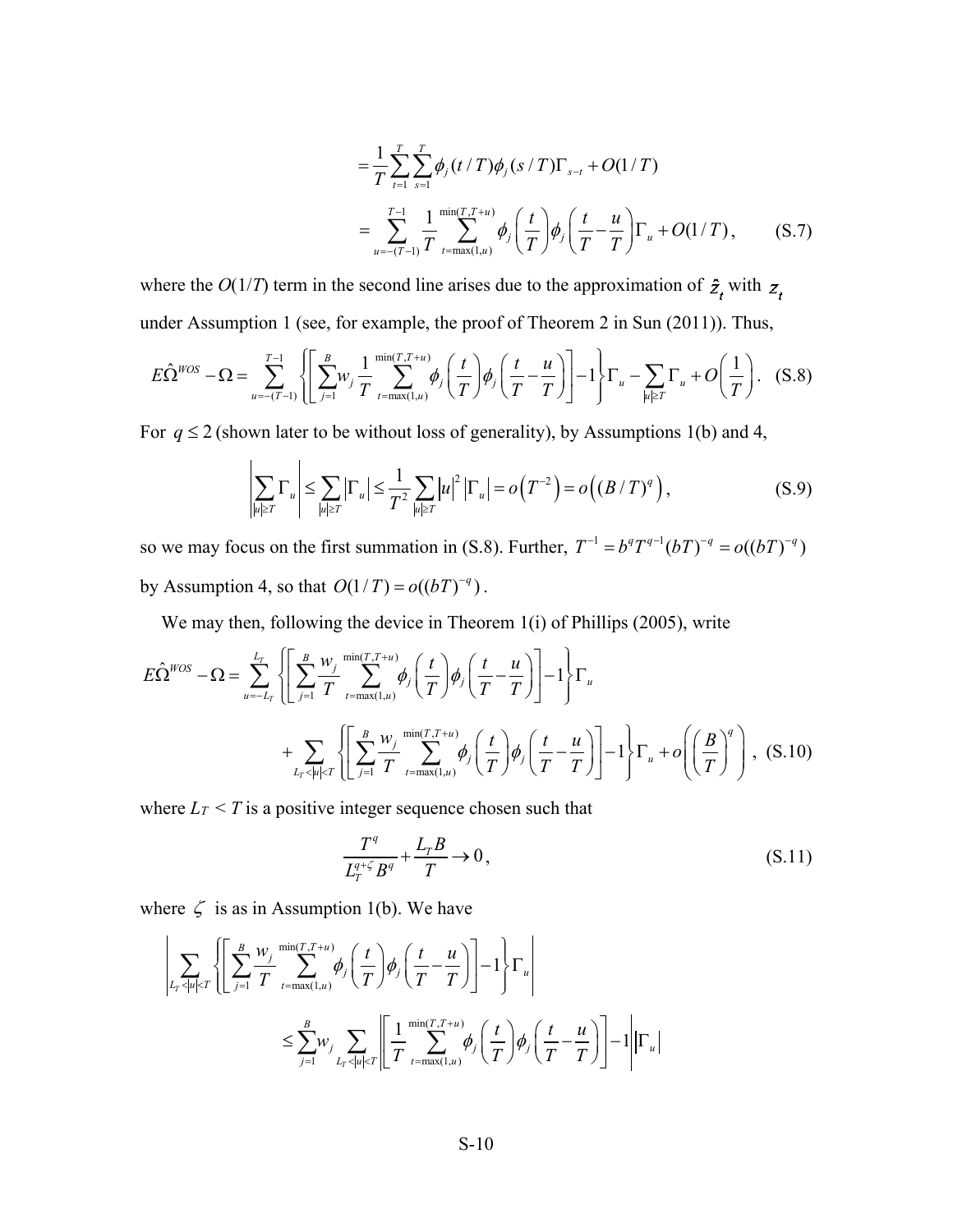$$
\leq 2\sum_{L_T < |u| < T} \left| \Gamma_u \right| \leq 2L_T^{-q-\zeta} \sum_{L_T < |u| < T} |u|^{q+\zeta} \left| \Gamma_u \right| = O\left(L_T^{-q-\zeta}\right) = o\left(\left(\frac{B}{T}\right)^q\right),\tag{S.12}
$$

where the first inequality applies the triangle inequality, the second inequality uses that  $\left| \sum_{t=\max(1,u)}^{\min(T,T+u)} \phi_j(t/T) \phi_j((t-u)/T)/T \right| \leq \left| \sum_{t=1}^T (\phi_j(t/T))^2 / T \right| = 1$  $\sum_{t=\max(1,u)}^{\min(T,T+u)} \phi_j(t/T) \phi_j((t-u)/T)/T \leq \Big| \sum_{t=1}^T (\phi_j(t/T))^2 / T \Big| = 1$  by Cauchy-Schwarz (and therefore that  $\left| \left[ \sum_{t=\max(1,u)}^{\min(T,T+u)} \phi_j(t/T) \phi_j((t-u)/T)/T \right] - 1 \right| \le 2$ ), and where the first equality in the last line applies Assumption 1(b). (Setting  $T^{-1} \sum_{t=1}^{T} (\phi_j(t/T))^2 = 1$  in finite samples for orthonormal  $\phi$ *j* is without loss; see after (S.20) below for further discussion.)

Equation (S.10) can thus be written, with  $k_{B,T}^{WOS}(u / S)$  defined after (9) in the main text,

$$
E\hat{\Omega}^{WOS} - \Omega = \sum_{u=-L_T}^{L_T} \left[ k_{B,T}^{WOS} \left( \frac{u}{S} \right) - 1 \right] \Gamma_u + o\left( \left( \frac{B}{T} \right)^q \right)
$$
  

$$
= \sum_{u=-L_T}^{L_T} \left\{ \left[ k_B^{WOS} \left( \frac{u}{S} \right) - 1 \right] \left( 1 + o\left( \frac{1}{T} \right) \right] \right\} \Gamma_u + o\left( \left( \frac{B}{T} \right)^q \right)
$$

$$
= \left\{ \sum_{u=-L_T}^{L_T} \left[ k_B^{WOS} \left( \frac{u}{S} \right) - 1 \right] \Gamma_u \right\} \left( 1 + o(1) \right) + o\left( \left( \frac{B}{T} \right)^q \right), \tag{S.13}
$$

where the second line uses (10), along with the fact that  $k_{B,T}^{WOS}(x)$  and  $k_{B,T}^{WOS'}(x)$  are uniformly bounded for fixed *B* (since  $|\phi_j(s)|, |\phi'_j(s)| \leq CB^{5/2}$  for some  $C < \infty$  by Assumption 3), to obtain that  $k_{B,T}^{WOS} = k_B^{WOS} + o(1/T)$  by Riemann approximation, and the third line uses that  $o(L_T/T) = o(1)$  by (S.11).

Now note that under Assumption 3, in addition to  $\left| k_B^{WOS}(x) \right| \leq 1$ , we have  $k_B^{WOS}(0) = 1$ ,  $k_B^{WOS}(x) = k_B^{WOS}(-x)$ , and  $k_B^{WOS}(x)$  is continuous since  $\phi(u/T)$  is continuous for  $u/T \in [0,1]$ . And since  $\phi$  is twice continuously differentiable,  $k_B^{WOS}(x)$  is twice continuously differentiable on  $[-B, 0) \cup (0, B]$ . Thus defining  $k_{B,+}^{WOS'}(x)$  and  $k_{B,+}^{WOS''}(x)$  as the first and second right derivatives, respectively, of  $k_B^{WOS}(x)$ , we have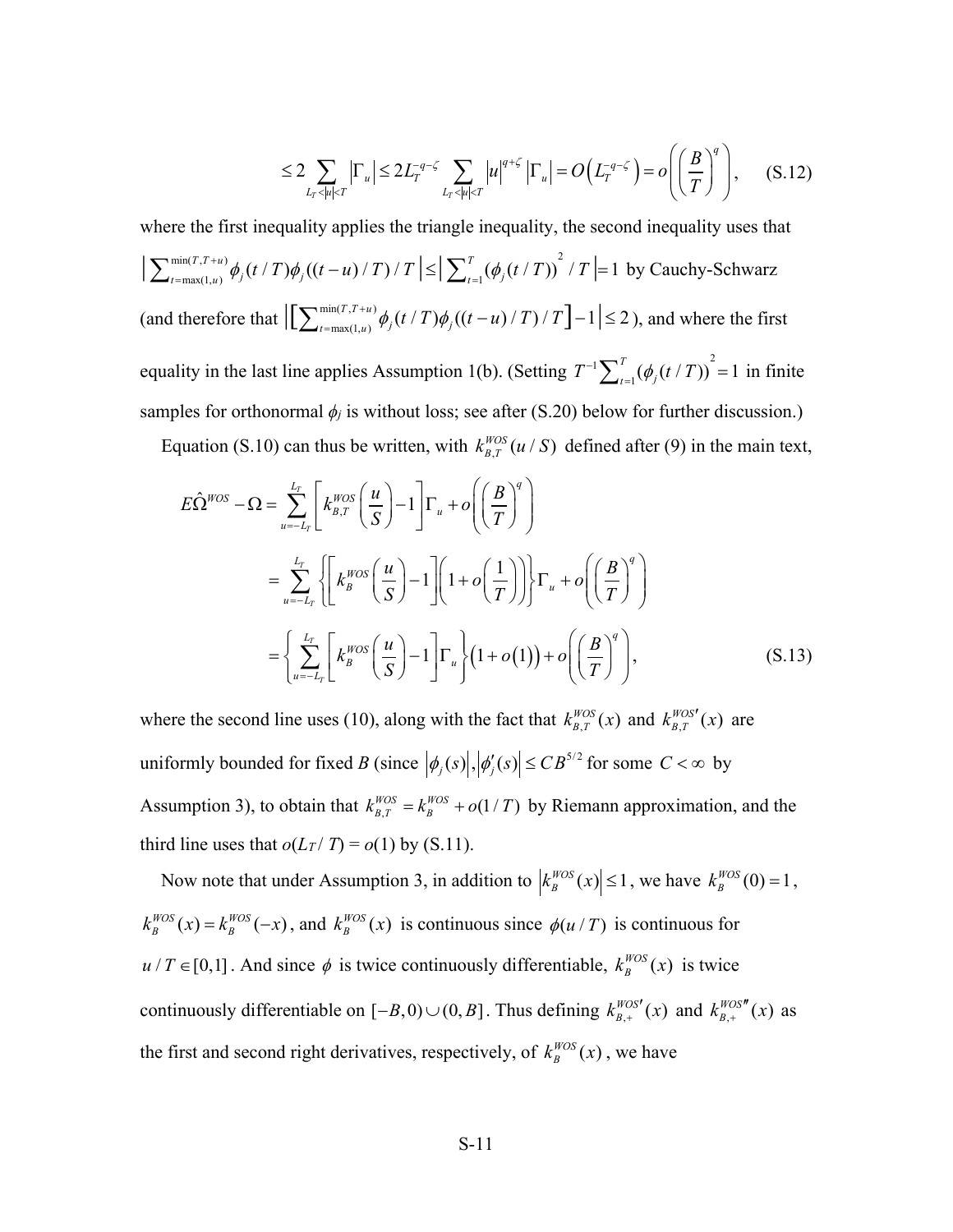$k_B^{WOS}(x) = 1 + k_{B,+}^{WOS'}(0)x + \frac{1}{2}k_{B,+}^{WOS''}(0)x^2 + o(x^2)$  as  $x \to 0^+$ . Since  $k_B^{WOS}(x)$  is even, the first

and second left derivatives satisfy  $k_{B,-}^{WOS'}(x) = -k_{B,+}^{WOS'}(x)$  and  $k_{B,-}^{WOS''}(x) = k_{B,+}^{WOS''}(x)$ ,

respectively, and thus  $k_B^{WOS}(x) = 1 + k_{B,+}^{WOS'}(0) |x| + \frac{1}{2} k_{B,+}^{WOS''}(0) x^2 + o(x^2)$  as  $x \to 0^-$ . Thus,

defining  $g_{1, B} = -k_{B,+}^{WOS'}(0)$  and  $g_{2, B} = -k_{B,+}^{WOS''}(0)/2$ , we can write

$$
1 - k_B^{WOS}(x) = g_{1,B} |x| + g_{2,B} |x|^2 + o(|x|^2)
$$
 (S.14)

as  $x \to 0$ , from which it is clear from (11) that  $k_B^{(q)}(0) = g_{q,B}$ . Using this with (S.13) and the fact that  $S = T / B$ , we can follow Priestley (1981, p. 459) and write

$$
E\hat{\Omega}^{WOS} - \Omega = \left\{ -\left(\frac{B}{T}\right)^q \sum_{u=-L_T}^{L_T} \frac{1 - k_B^{WOS}(u/S)}{|u/S|^q} |u|^q \Gamma_u \right\} (1 + o(1)) + o\left(\left(\frac{B}{T}\right)^q\right)
$$
  

$$
= -2\pi \left(\frac{B}{T}\right)^q \left(k_B^{(q)}(0)s_z^{(q)}(0)\right) (1 + o(1)) + o\left(\left(\frac{B}{T}\right)^q\right)
$$
  

$$
= -2\pi \left(\frac{B}{T}\right)^q \left\{ \left(\lim_{B \to \infty} k_B^{(q)}(0)\right) (1 + o(1)) \right\} s_z^{(q)}(0) + o\left(\left(\frac{B}{T}\right)^q\right)
$$
  

$$
= -2\pi \left(\frac{B}{T}\right)^q \left(\lim_{B \to \infty} k_B^{(q)}(0)\right) s_z^{(q)}(0) + o\left(\left(\frac{B}{T}\right)^q\right).
$$
 (S.15)

Using that  $\mu = 0$  for WOS estimators, (15) follows, with  $k^{(q)}(0) = \lim_{B \to \infty} k^{(q)}_B(0)$ .

(ii) Using equation (10), we have for  $x > 0$  that

$$
k_B^{WOS'}(x) = B^{-1} \sum_{j=1}^{B} w_j \left( - \int_{B^{-1}x}^{1} \phi_j(s) \phi_j'(s - B^{-1}x) ds - \phi_j(B^{-1}x) \phi_j(0) \right), \tag{S.16}
$$

so from part (i),

$$
k_B^{(q)}(0) = g_{1,B} = -k_{B,+}^{WOS'}(0) = B^{-1} \sum_{j=1}^B w_j \left( \int_0^1 \phi_j(s) \phi_j'(s) ds + \left( \phi_j(0) \right)^2 \right).
$$
 (S.17)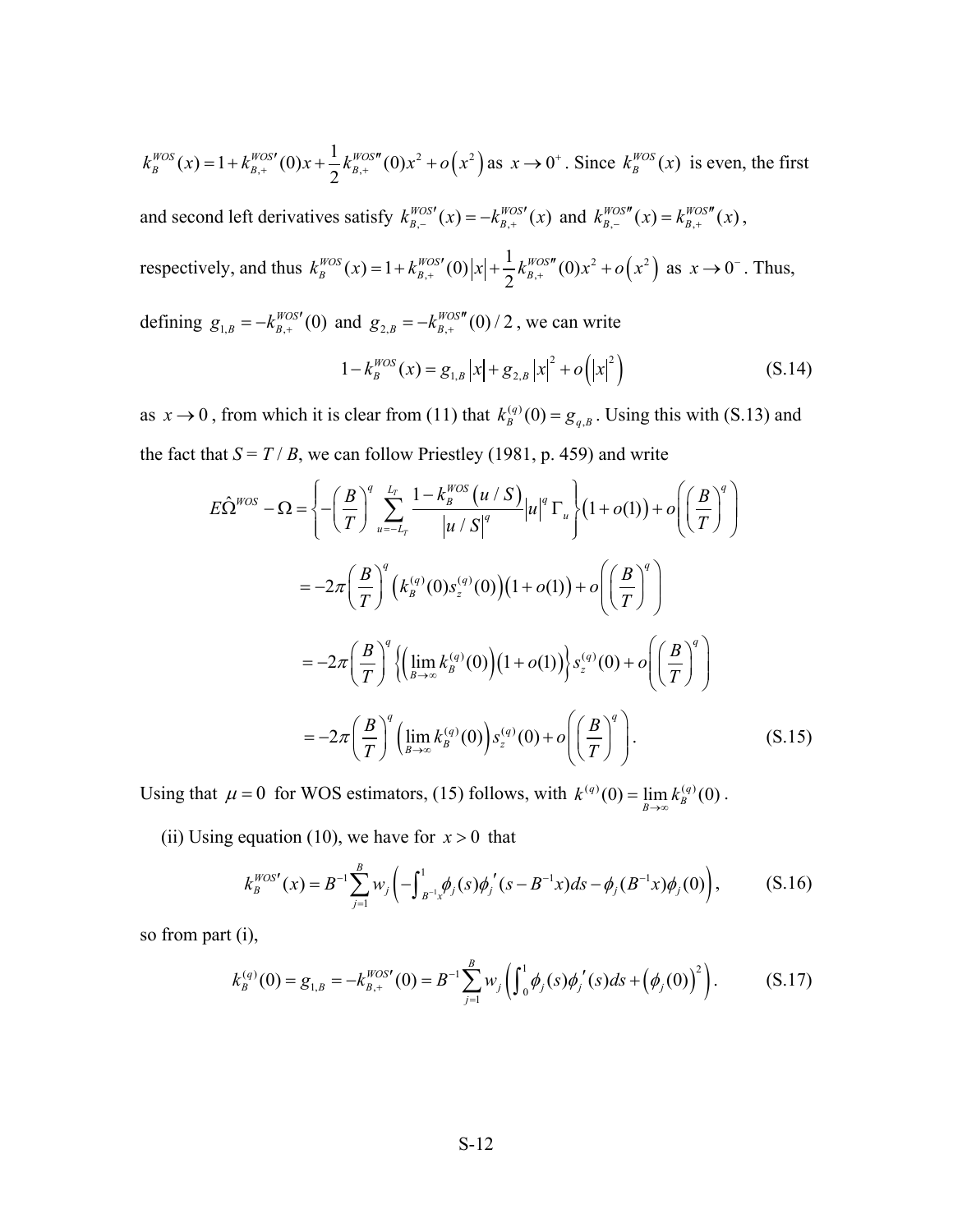Integrating by parts,  $\int_0^1 \phi_j(s) \phi'_j(s) ds = \phi_j(1)^2 - \phi_j(0)^2 - \int_0^1 \phi_j(s) \phi'_j(s) ds = \frac{\phi_j(1)^2 - \phi_j(0)^2}{2}$ . Thus, with  $k^{(q)}(0) = \lim_{B\to\infty} k^{(q)}_B(0)$  and Assumption 3 guaranteeing the existence of the limit since  $w_j = O(B^{-1})$  and  $\sum_j \phi_j(s)^2 = O(B^2)$ , the first part of (16) follows. Similarly, for  $x > 0$ ,

$$
k_B^{WOS''}(x) = B^{-2} \sum_{j=1}^B w_j \left( \int_{B^{-1}x}^1 \phi_j(s) \phi_j''(s - B^{-1}x) ds \right). \tag{S.18}
$$

Using that  $k_B^{(2)}(0) = -k_{B,+}^{WOS''}(0) / 2$  if  $q = 2$ , and taking  $B \to \infty$ , then delivers the second part of (16), as the existence of this limit is again guaranteed under Assumption 3.

For the final statement, if  $k^{(1)}(0) \neq 0$ , then  $q = 1$  follows immediately from (S.14) and the definition of *q* after (11). If  $k^{(1)}(0) = 0$ , note from Lemma S1 and (16) that the Fourier basis minimizes  $k^{(2)}(0)$  across WOS estimators, so  $k^{(2)}(0) > 0$  for all WOS estimators. Thus (11) gives that  $q \le 2$ , so from (S.14), if  $k^{(1)}(0) = 0$ , then  $q = 2$ , as stated. This extends the classic result that psd kernel estimators have  $q \leq 2$  to the implied mean kernels of WOS estimators (and justifies the notational use of some  $q \le 2$  above (S.9)).

(iii) For kernel estimators, (17) restates Andrews (1991, Proposition 1(a)). For WOS estimators, generalizing Sun (2011, p. 361) to the case of arbitrary WOS weights *wj*,

$$
\text{var}\left(\text{vec}\,\hat{\Omega}\right) = \Omega \otimes \Omega \Big(I_{m^2} + K_{mm}\Big) \frac{1}{T^2} \sum_{t=1}^T \sum_{\tau=1}^T \Bigg[ \sum_{j=1}^B w_j \phi_j \Bigg( \frac{t}{T} \Bigg) \phi_j \Bigg( \frac{\tau}{T} \Bigg) \Bigg]^2 + O\Big(\frac{1}{T}\Big)
$$

$$
= \Big(I_{m^2} + K_{mm}\Big) \Omega \otimes \Omega \frac{1}{T^2} \sum_{t=1}^T \sum_{\tau=1}^T \Bigg[ \sum_{j=1}^B w_j \phi_j \Bigg( \frac{t}{T} \Bigg) \phi_j \Bigg( \frac{\tau}{T} \Bigg) \Bigg]^2 + o(b), \tag{S.19}
$$

where the second line follows from Magnus and Neudecker (1979, Theorem  $3.1(ix)$ ) and the fact that  $T^{-1} = o(b)$  from Assumption 4. Further, by the orthonormality of  $\{\phi_i\}$ ,

$$
\frac{1}{T^2} \sum_{t=1}^T \sum_{\tau=1}^T \left[ \sum_{j=1}^B w_j \phi_j \left( \frac{t}{T} \right) \phi_j \left( \frac{\tau}{T} \right) \right]^2 = \sum_{j=1}^B \sum_{k=1}^B w_j w_k \left[ \frac{1}{T} \sum_{j=1}^B \phi_j \left( \frac{t}{T} \right) \phi_k \left( \frac{t}{T} \right) \right]^2
$$

$$
= \sum_{j=1}^B w_j^2 \left[ \frac{1}{T} \sum_{j=1}^B \left( \phi_j \left( \frac{t}{T} \right) \right)^2 \right]^2 = \sum_{j=1}^B w_j^2.
$$
(S.20)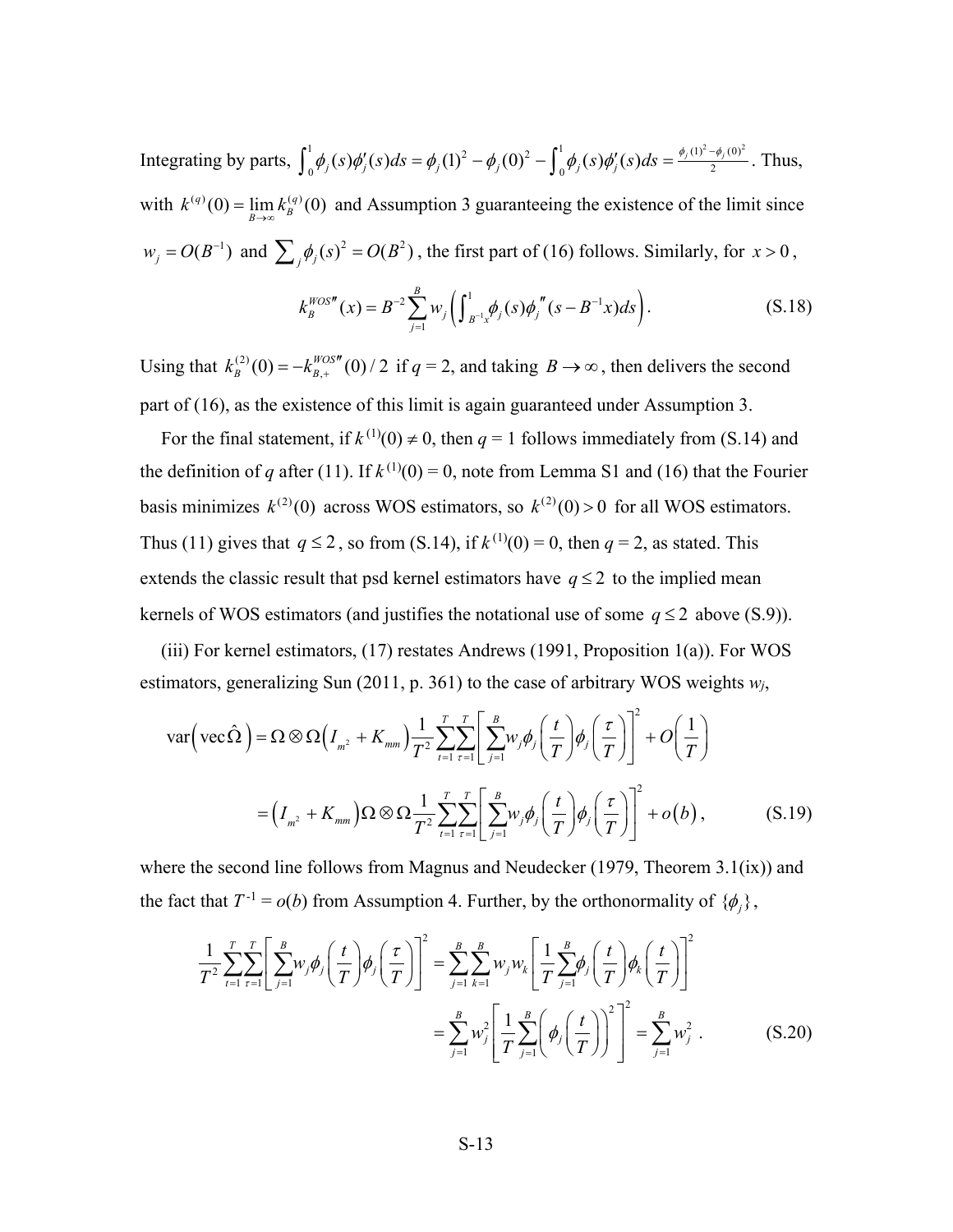Note that these steps assume the orthonormality of  $\{\phi_i\}$  applies for the finite-sample inner product for all *T*, as in the working paper version of this paper (LLS (2017)). If  $\Phi$  =  $[\Phi_1 \dots \Phi_B]$ , where  $\Phi_j = [\phi_j(1/T) \phi_j(2/T) \dots \phi_j(1)]'$ , does not satisfy  $\iota_I' \Phi_j = 0$  and  $\Phi' \Phi / T =$ *IB*, the finite-sample Φ can be constructed as the orthonormalization of the demeaned {Φ*j*}. Lemma A of Phillips (2005) then shows that for the unadjusted series, Φ´Φ/*T* = *IB*  $+ O(1/T)$ , which implies that the finite-sample orthonormalization adjustment introduces an error of at most order  $O(1/T) = o(b)$ ; equivalently, without the adjustment, (S.20) would include an error of order *o*(b). Finally, we have from (14) that  $1 - P^{-1} P \sum_{i=1}^{B} n_i^2 - \sum_{i=1}^{B} n_i^2$ *B* 2  $\bigcap B$  $v^{-1} = B^{-1} B \sum_{j=1}^{B} w_j^2 = \sum_{j=1}^{B} w_j^2$ . Thus, along with (S.19) and (S.20), we have that

 $1'$   $J$   $\qquad \qquad$   $j=1$  $var(vec\,\hat{\Omega}) = v^{-1}(I_{m^2} + K_{mm})\Omega\otimes\Omega + o(b)$ , as stated.

(iv)-(v) For kernel estimators, given Assumptions 1 and 2, equation (18) follows from Sun (2014b) equation (16), along with  $mc_m^{\alpha}(b) = \chi_m^{\alpha} + O(b)$ , as shown below after equation (S.29) in proving the expansions for WOS estimators. Equation (19) follows from the proof of Sun (2014b) Theorem 5 for the case of the Gaussian location model.

For WOS estimators, first note that Assumption 1 directly implies that a multivariate martingale functional central limit theorem holds for the partial sums of  $z_t$  (see, e.g.,

Helland (1982)): for 
$$
\lambda \in [0,1]
$$
, we have that  $T^{-1/2} \sum_{t=1}^{\lfloor T\lambda \rfloor} Z_t \xrightarrow{d} \Omega^{1/2} W_m(\lambda)$ , where  $\lfloor \cdot \rfloor$  is the

greatest lesser integer function and  $W_m$  is an *m*-dimensional standard Brownian motion on the unit interval. (This verifies an assumption by Sun (2013, 2014b), whose results we apply.) We thus have (extending the result after (14)) that  $\hat{\Omega} \rightarrow \Omega^{1/2} |\sum w_i \Xi_i| \Omega^{1/2}$ 1  $\hat{\Omega} \longrightarrow \Omega^{1/2} \Bigg( \sum_{j=1}^B w_j \Xi_j \Bigg)$ *w*  $\hat{\Omega} \longrightarrow \Omega^{1/2} \left( \sum_{j=1}^B w_j \Xi_j \right) \Omega^{1/2'}$ ,

where Ξ*<sup>j</sup>* are i.i.d. standard *m*-dimensional Wishart with one degree of freedom.

Therefore, as in Sun (2014b, eq. (8)-(9)), we have in this case that

$$
mF_{T} \longrightarrow \eta' \left(\sum_{j=1}^{B} w_{j} \Xi_{j}\right)^{-1} \eta \equiv mF_{\infty, m, B}, \qquad (S.21)
$$

where  $\eta \sim N(0, I_m)$  and  $\eta$  is independent of  $\Xi_j$  for all *j*. Write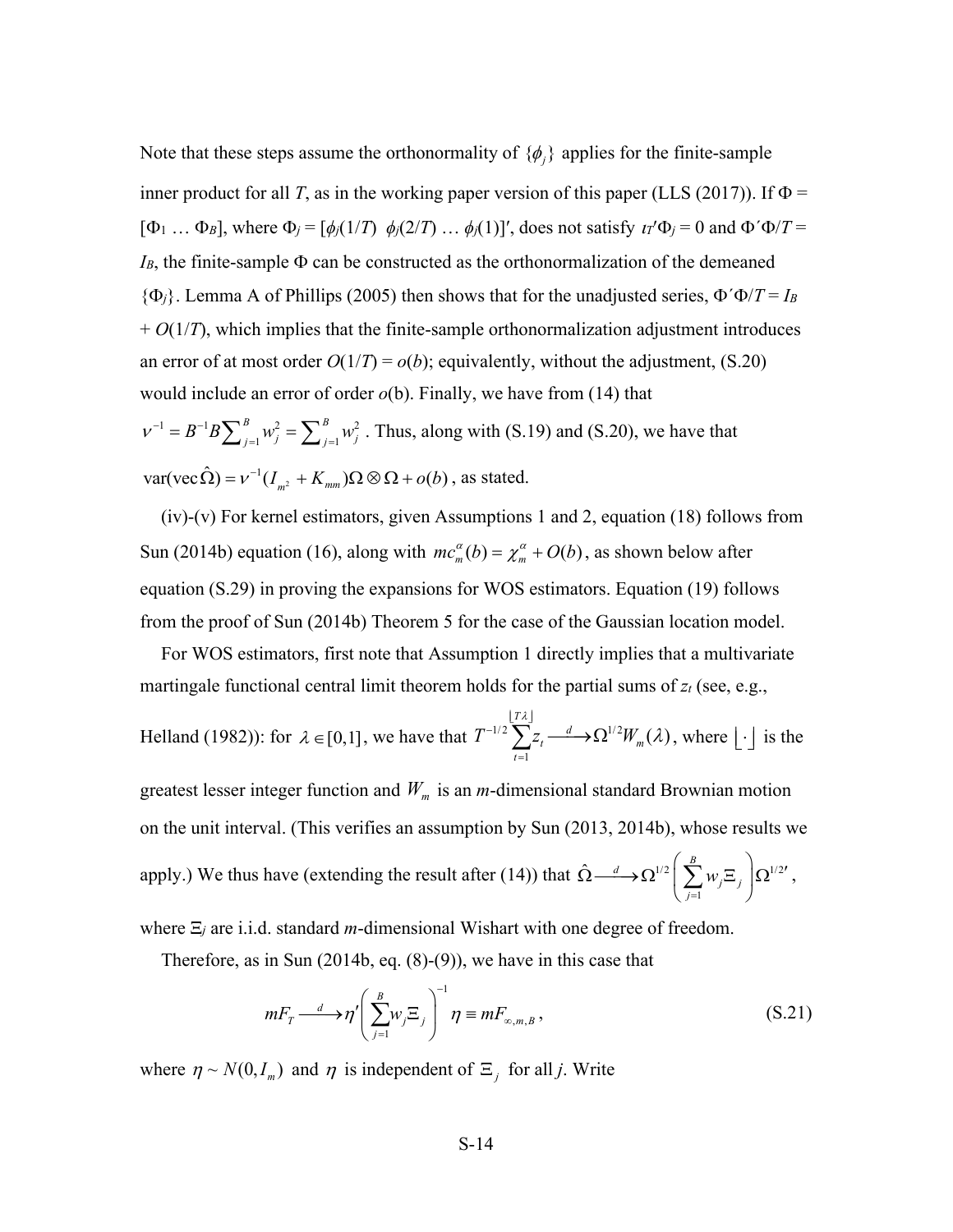$$
\sum_{j=1}^{B} w_j \Xi_j = \begin{pmatrix} \varsigma_{11} & \varsigma_{12} \\ \varsigma_{21} & \varsigma_{22} \end{pmatrix},\tag{S.22}
$$

where  $\zeta_{11} \in \mathbb{R}$ ,  $\zeta_{22} \in \mathbb{R}^{(m-1)\times(m-1)}$ , and so on. Then using Sun (2014b, equation (10)), we have equivalently that  $mF_{\infty,m,B} \sim ||\eta||^2 / (\zeta_{11} - \zeta_{12} \zeta_{22}^{-1} \zeta_{21})$ . We then proceed to take a Taylor expansion of  $G_m(z \times (\zeta_{11} - \zeta_{12} \zeta_{22}^{-1} \zeta_{21}))$  around  $G_m(z)$  for arbitrary argument *z*. Note first that it can be shown quickly (as in Lemma 3 of Sun (2014b)) that

$$
E(\zeta_{11}) = \sum_{j=1}^{B} w_j = 1,
$$
  
\n
$$
E(\zeta_{11} - \zeta_{12}\zeta_{22}^{-1}\zeta_{21}) = 1 - (m-1)\Big(\sum_{j=1}^{B} w_j^2\Big)(1 + o(1)) = 1 - \frac{\psi}{B}(m-1) + o(b),
$$
  
\n
$$
E\Big[(\zeta_{11} - \zeta_{12}\zeta_{22}^{-1}\zeta_{21})^2\Big] = 1 + 2(2-m)\frac{\psi}{B} + o(b),
$$
\n(S.23)

where again  $B = b^{-1}$ . Thus a Taylor expansion gives that

$$
P(mF_{\infty,m,B}z) = E\Big[G_m\Big(z(g_{11} - g_{12}g_{22}^{-1}g_{21})\Big)\Big]
$$
  
=  $G_m(z) - G'_m(z)z(m-1)\frac{\psi}{B} + \frac{1}{2}G''_m(z)z^2\Big(2\frac{\psi}{B}\Big) + o(b)$   
=  $G_m(z) + \frac{\psi}{B}\Big[G_m''(z)z^2 - G'_m(z)z(m-1)\Big] + o(b).$  (S.24)

Using this and denoting by  $\tilde{c}_{m,B}^{\alpha}$  the  $1-\alpha$  quantile of the distribution  $mF_{\infty,m,B}$ , we have

$$
1 - \alpha = G_m(\tilde{c}_m^{\alpha}(b)) + \frac{\psi}{B} \Big[ G_m''(\tilde{c}_m^{\alpha}(b)) (\tilde{c}_m^{\alpha}(b))^2 - G_m'(\tilde{c}_m^{\alpha}(b)) \tilde{c}_m^{\alpha}(b) (m-1) \Big] + o(b). \tag{S.25}
$$

Moving to  $F_T^*$ , following Sun (2011, Lemma 3) and Sun (2014b, Lemma 1), first define the GLS estimator of  $\beta$  as  $\hat{\beta}_{GLS} = [(t_T \otimes I_m)'V^{-1}(t_T \otimes I_m)]^{-1}(t_T \otimes I_m)'V^{-1}y$ , where  $\mathcal{U}_T$  is a  $T \times 1$  vector of ones,  $V = \text{var}([\mathcal{U}_1' \quad \mathcal{U}_2' \quad \dots \quad \mathcal{U}_T']'$ , and  $y = [\mathcal{Y}_1' \quad \mathcal{Y}_2' \quad \dots \quad \mathcal{Y}_T']'$ , and define  $\Omega_{T,GLS} = \text{var}[T^{1/2}(\hat{\beta}_{GLS} - \beta)]$ . The independence of the GLS estimator from  $\hat{\Omega}$ (which is in general not satisfied for the OLS estimator  $\hat{\beta}$  given autocorrelation in  $u_t$ ) allows for a more convenient expansion of the test statistic. Applying Sun (2011, Lemma 3), Sun (2014b, Lemma 1), this expansion proceeds from the following representation: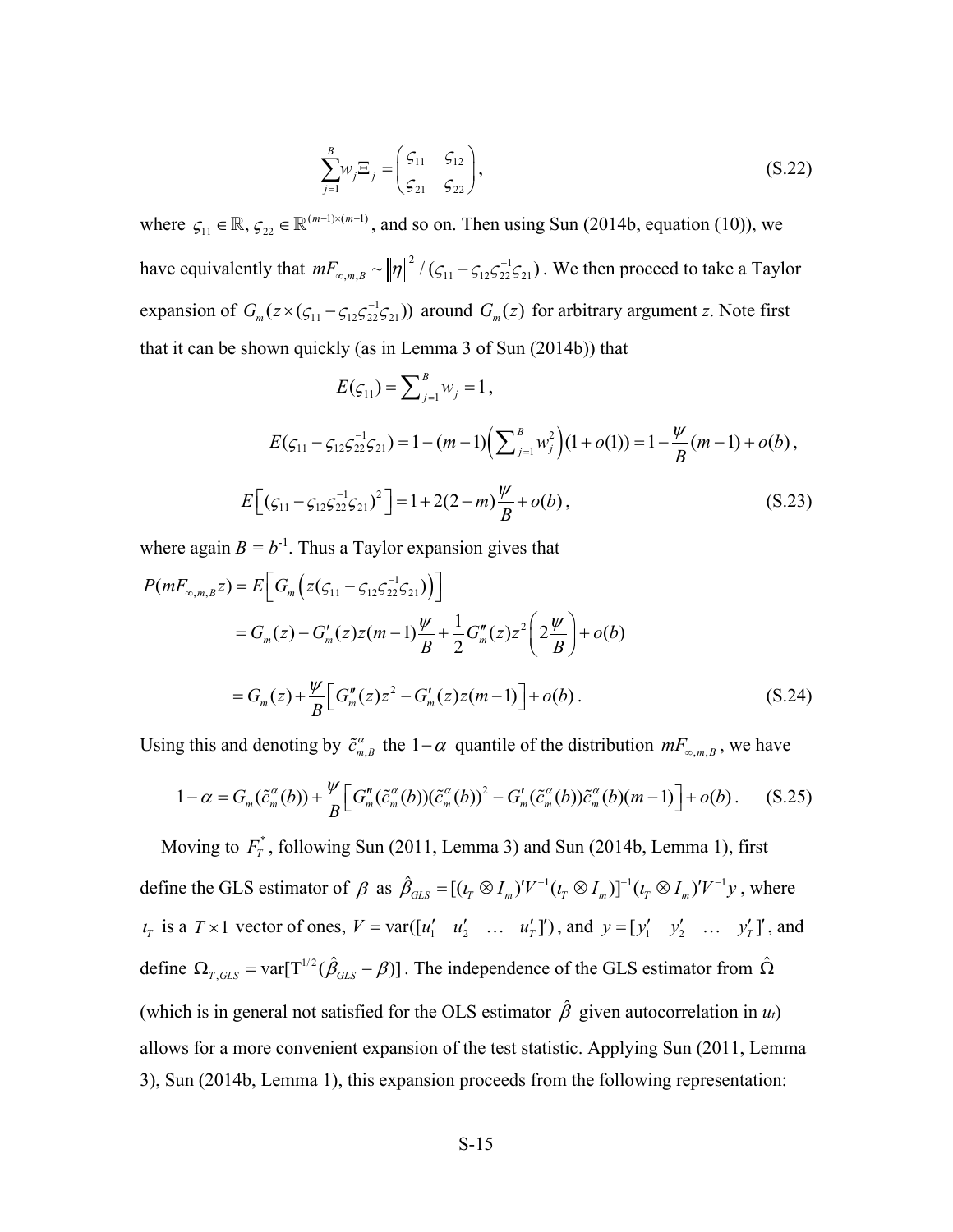$$
P\left(mF_T^* \leq z\right) = E\left[G_m\left(z\frac{B}{B-m+1}\Theta_T^{-1}\right)\right] + O(1/T),\tag{S.26}
$$

where 
$$
\Theta_T = e'_T \left[ \Omega^{1/2} \hat{\Omega}^{-1} \Omega^{1/2'} \right] e_T
$$
,  $e_T = \Omega_{T,GLS}^{-1/2} \sqrt{T} (\hat{\beta}_{GLS} - \beta_0) / ||\Omega_{T,GLS}^{-1/2} \sqrt{T} (\hat{\beta}_{GLS} - \beta_0) ||$  and

where  $\|\cdot\|$  is the Frobenius norm. Then applying Sun (2011, Theorem 4), Sun (2013,

Theorem 4.1), Sun (2014b, Theorem 2), we can expand 
$$
\Theta^{-1} = 1 + L + Q + o_p((bT)^{-q} + b)
$$
,  
where  $L = ([e'_T \Omega^{-1/2}] \otimes [e'_T \Omega^{-1/2}] \text{vec}(\hat{\Omega} - \Omega), Q = \text{vec}(\hat{\Omega} - \Omega)'(J_1 - J_2) \text{vec}(\hat{\Omega} - \Omega) / 2$ ,  
 $J_1 = [2\Omega^{-1/2} e_T e'_T \Omega^{-1/2}] \otimes [\Omega^{-1/2} (e_T e'_T) \Omega^{-1/2}], J_2 = \Omega^{-1/2} e_T e'_T \Omega^{-1/2} \otimes \Omega^{-1} K_{mm} (I_{m^2} + K_{mm})$ 

(see Sun (2014b, p. 675)). From part (i) of the theorem, we have that

 $E\hat{\Omega} - \Omega = -(B/T)^q k^{WOS(q)}(0) \sum_{j=-\infty}^{\infty} |j|^q \Gamma_j + o((B/T)^q)$ , and therefore, again following the steps in Sun (2011, Theorem 4), Sun (2013, Theorem 4.1), Sun (2014b, Theorem 2),

$$
E[L] = -(B/T)^{q} k^{WOS(q)}(0)\omega^{(q)} + o((bT)^{-q} + b), \qquad (S.27)
$$

$$
E[L^{2}] = 2\frac{\psi}{B} + o((bT)^{-q} + b) \text{ and } E[Q] = -\frac{\psi}{B}(m-1) + o((bT)^{-q} + b). \quad (S.28)
$$

Then expanding (S.26) as in those theorems,

$$
P\left(mF_T^* \leq z\right) = G_m\left(z\frac{B}{B-m+1}\right) + G'_m(z)zE[L+Q] + \frac{1}{2}EG''_p(z)z^2E[L^2] + o\left((bT)^{-q} + b\right) + O\left(\frac{1}{T}\right)
$$
  

$$
= G_m(z) - G'_m(z)z\omega^{(q)}k^{WOS(q)}(0)(bT)^{-q} - G'_m(z)z\frac{\psi}{B}(m-1) + G''_p(z)z^2\frac{\psi}{B}
$$
  
+o(b) + o\left((bT)^{-q}\right). (S.29)

Set  $z = \tilde{c}_m^{\alpha}(b)$  in this equation, and note that (i)  $\tilde{c}_m^{\alpha}(b) = \chi_m^{\alpha} + O(b)$  as in Sun (2014b, p. 665), and (ii)  $mF_T = (B/(B-m+1))mF_T^* = mF_T^*(1+O(b))$ , so that  $mc_m^{\alpha}(b) = \tilde{c}_m^{\alpha}(b) + O(b) = \chi_m^{\alpha} + O(b)$ , where  $c_m^{\alpha}(b)$  is the fixed-*b* critical value as in the text (i.e., the 1−α quantile of the limiting distribution for  $F_T^*$  with *B* fixed). Combining this with (S.25) then gives the null expansion (18) for WOS tests.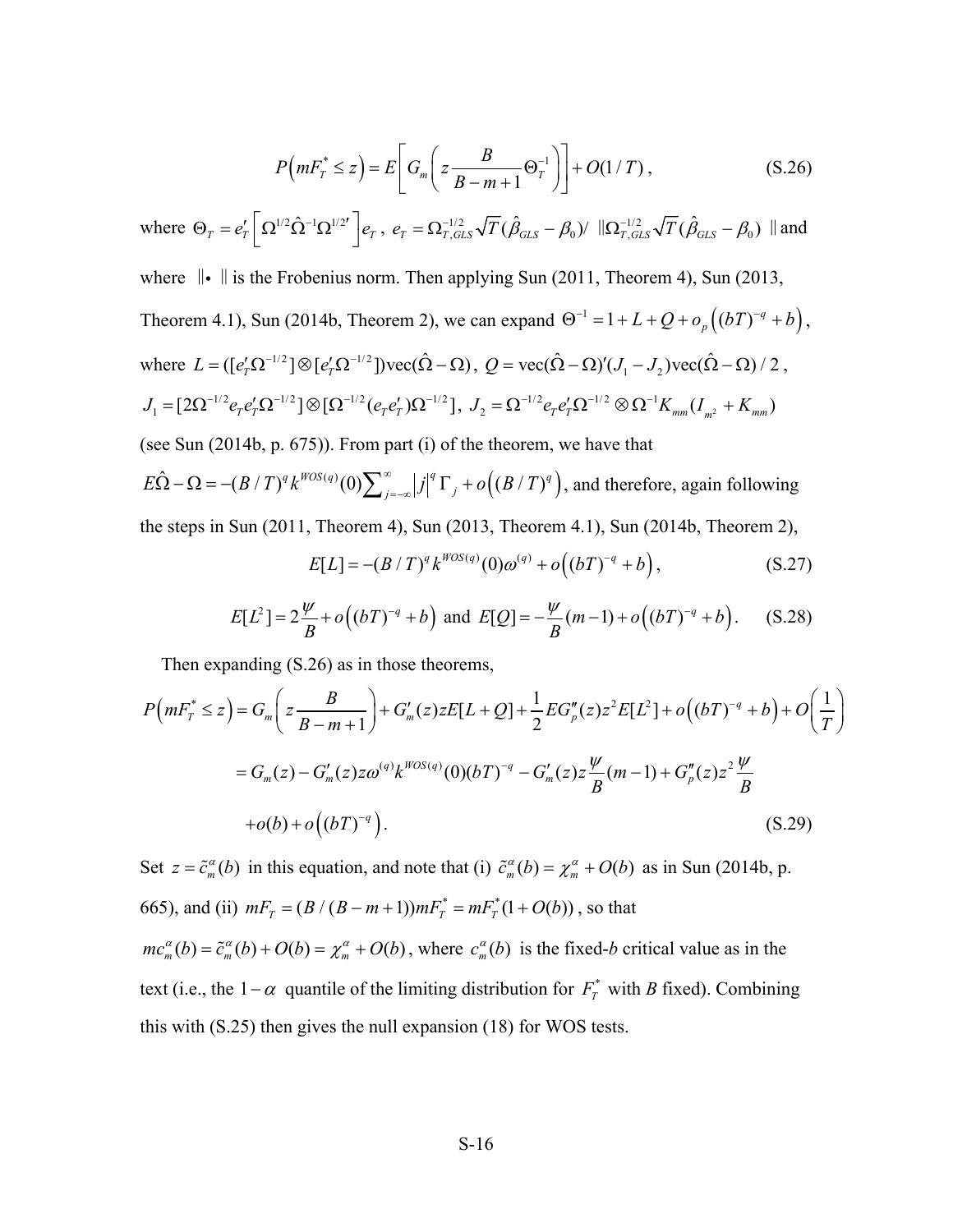The expansion under the local alternative uses the calculations above (extended to incorporate the local alternative) to apply the results of Sun (2011, Theorem 5(b)) and Sun (2014b, Theorem 5). Those calculations (omitted here, since they follow the same steps as in those papers and above, but are available upon request) yield the expansion

$$
\Pr_{\delta} \left[ F_r^* \le c_m^{\alpha}(b) \right] = G_{m,\delta^2}(\chi_m^{\alpha}) - G'_{m,\delta^2}(\chi_m^{\alpha}) \chi_m^{\alpha} \omega^{(q)} k^{(q)}(0) (B/T)^q
$$
  
+ 
$$
\frac{1}{2} \delta^2 G'_{m+2,\delta^2}(\chi_m^{\alpha}) \chi_m^{\alpha} \frac{\psi}{B} + o(b) + o((bT)^{-q}). \tag{S.30}
$$

Rearranging gives (19).

<span id="page-16-0"></span>(vi) Parts (ii)-(v) apply directly. For part (i), see Proposition S4 below.  $\square$ 

# S2.2 PROOFS FOR REMARKS AND ADDITIONAL STATEMENTS

*Proposition S1 (Section 2.2).* The Ibragimov-Müller (2010) LRV estimator, which is the sample variance of subsample estimators of  $\beta$  on  $B+1$  equal-sized subsamples, can be expressed as an equal-weighted WOS estimator.

**Proof of Proposition S1:** For convenience, suppose  $T/(B+1)$  is an integer and  $m = 1$ , though the derivation below applies straightforwardly to the more general cases. The Ibragimov-Müller (2010) split-sample (SS) test statistic is then

$$
t^{SS} = \sqrt{B+1} \left( \overline{\hat{\beta}} - \beta_0 \right) / \sqrt{S_{\hat{\beta}}^2}
$$
, where  $S_{\hat{\beta}}^2 = \frac{1}{B} \sum_{i=1}^{B+1} \left( \hat{\beta}^{(i)} - \overline{\hat{\beta}} \right)^2$ , (S.31)

where  $\hat{\beta}^{(i)}$  is the estimator of  $\beta$  computed using the *i*<sup>th</sup> subsample and  $\overline{\hat{\beta}} = \frac{1}{\sqrt{2}} \sum_{i=1}^{B+1} \hat{\beta}^{(i)}$ . 1 1  $\sum_{i=1}^{B+1} \hat{a}^{(i)}$  $B + 1 \frac{2}{i}$ β +  $\frac{1}{+1} \sum_{i=1}$ 

Note that  $\overline{\hat{\beta}} - \beta_0 = \overline{z}_0$ , and define  $\hat{\Omega}^{SS} = [T/(B+1)]S_{\hat{\beta}}^2$ . Let  $\overline{\hat{\beta}}$ be the *B*+1 vector with

 $i^{\text{th}}$  element  $\tilde{\beta}_i = \hat{\beta}^{(i)}$ , so that  $S_{\hat{\beta}}^2 = B^{-1} \tilde{\beta}' \Big( I_{B+1} - I_{B+1} (t_{B+1} | t_{B+1})^{-1} t_{B+1}' \Big) \tilde{\beta}$ , where  $I_{B+1}$  is the

 $(B+1) \times (B+1)$  identity matrix and  $t_{B+1}$  is the  $(B+1)$ -vector of 1's. Define

$$
\Phi^{SS} = \sqrt{(B+1)} \Big( I_{B+1} \otimes t_{T/(B+1)} \Big) M_i^B , \qquad (S.32)
$$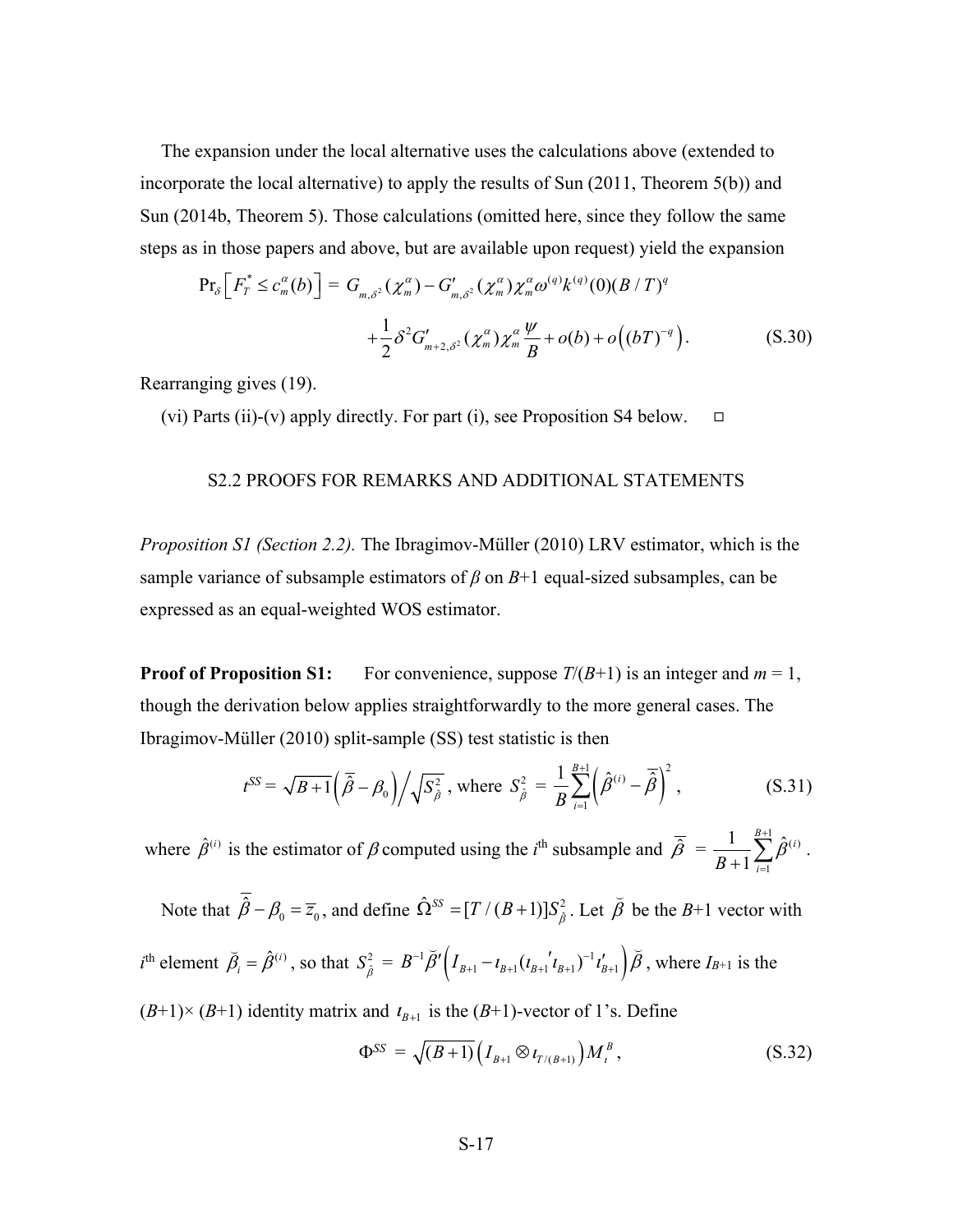where  $M_l^B$  is the  $(B+1)\times B$  matrix of eigenvectors of  $I_{B+1} - I_{B+1} (t_{B+1}^{\prime} t_{B+1}^{\prime})^{-1} t_{B+1}^{\prime}$  associated with its *B* unit eigenvalues. Then

$$
\hat{\Omega}^{SS} = [T/(B+1)]S_{\hat{\beta}}^{2} = [T/(B+1)]B^{-1}\tilde{\beta}'(I_{B+1} - t_{B+1}(t_{B+1}{}^{'}t_{B+1})^{-1}t_{B+1}^{\prime})\tilde{\beta}
$$
\n
$$
= [T/(B+1)]B^{-1}[T/(B+1)]^{-2}y'(I_{B+1}\otimes t_{T/(B+1)})\Big(I_{B+1} - t_{B+1}(t_{B+1}{}^{'}t_{B+1})^{-1}t_{B+1}^{\prime}\Big)(I_{B+1}\otimes t_{T/(B+1)}^{\prime})y
$$
\n
$$
= (BT)^{-1}(B+1)\hat{z}'(I_{B+1}\otimes t_{T/(B+1)})\Big(I_{B+1} - t_{B+1}(t_{B+1}{}^{'}t_{B+1})^{-1}t_{B+1}^{\prime}\Big)(I_{B+1}\otimes t_{T/(B+1)}^{\prime})\hat{z}
$$
\n
$$
= (BT)^{-1}(B+1)\hat{z}'(I_{B+1}\otimes t_{T/(B+1)})M_{i}^{B}M_{i}^{B'}(I_{B+1}\otimes t_{T/(B+1)}^{\prime})\hat{z} = \hat{z}'\Phi^{SS}\Phi^{SS'}\hat{z}/BT, \qquad (S.33)
$$

where the first equality uses the definition of  $\hat{\Omega}^{SS}$ , the second applies (S.31), the third uses  $\overline{\beta} = [T/(B+1)]^{-1} \Big[ I_{B+1} \otimes I'_{T/(B+1)} \Big] y$ , the fourth uses  $\hat{z} = y - \overline{\hat{\beta}}$  and the properties of  $I_{B+1} - I_{B+1} (t_{B+1} t_{B+1})^{-1} t_{B+1}'$ , the fifth uses the idempotence of  $I_{B+1} - t_{B+1} (t_{B+1} t_{B+1})^{-1} t_{B+1}'$  and the definition of  $M_l^B$ , and the final equality uses the definition of  $\Phi^{SS}$  in (S.32).

Note that  $\Phi^{SS}$  is *T*×*B*, that  $\iota_T' \Phi^{SS} = 0$ , and  $\Phi^{SS'} \Phi^{SS}/T = I_B$  as required for series estimators (for which  $\Phi = [\Phi_1 \dots \Phi_B]$ , where  $\Phi_j = [\phi_j(1/T) \phi_j(2/T) \dots \phi_j(1)]'$ ). Thus  $\hat{\Omega}^{SS}$ is an equal-weighted WOS estimator as defined in (8) with basis matrix Φ*SS*.

*Proposition S2 (Section 3.3).* The Fourier, Type II cosine, and Legendre polynomial bases satisfy  $\sup_{s \in [0,1]} |\phi_j^{(n)}(s)| \le C_{n,\phi} j^{2n+1/2}$  for all *j* and  $n = 0, 1, 2$ , where  $\phi_j^{(n)}(s)$  is the *n*<sup>th</sup> derivative of  $\phi_j$  and the constant  $C_{n,\phi}$  does not depend on *j*, as required for Assumption 3.

**Proof of Proposition S2:** The Fourier and cosine basis functions satisfy  $|\phi_i(x)| \le 1$  for all *j*. For the Fourier basis, we have  $\phi'_{2j-1}(s) = -2\sqrt{2\pi j} \sin(2\pi js)$ ,

$$
\phi'_{2j}(s) = 2\sqrt{2\pi j} \cos(2\pi j s), \quad \phi''_{2j-1}(s) = -4\sqrt{2\pi^2 j^2} \cos(2\pi j s),
$$
  

$$
\phi''_{2j}(s) = -4\sqrt{2\pi^2 j^2} \sin(2\pi j s), \text{ and thus } |\phi'_k(s)| / j \le 2\sqrt{2\pi}, |\phi''_k(s)| / j^2 \le 4\sqrt{2\pi^2}, \text{ with } k
$$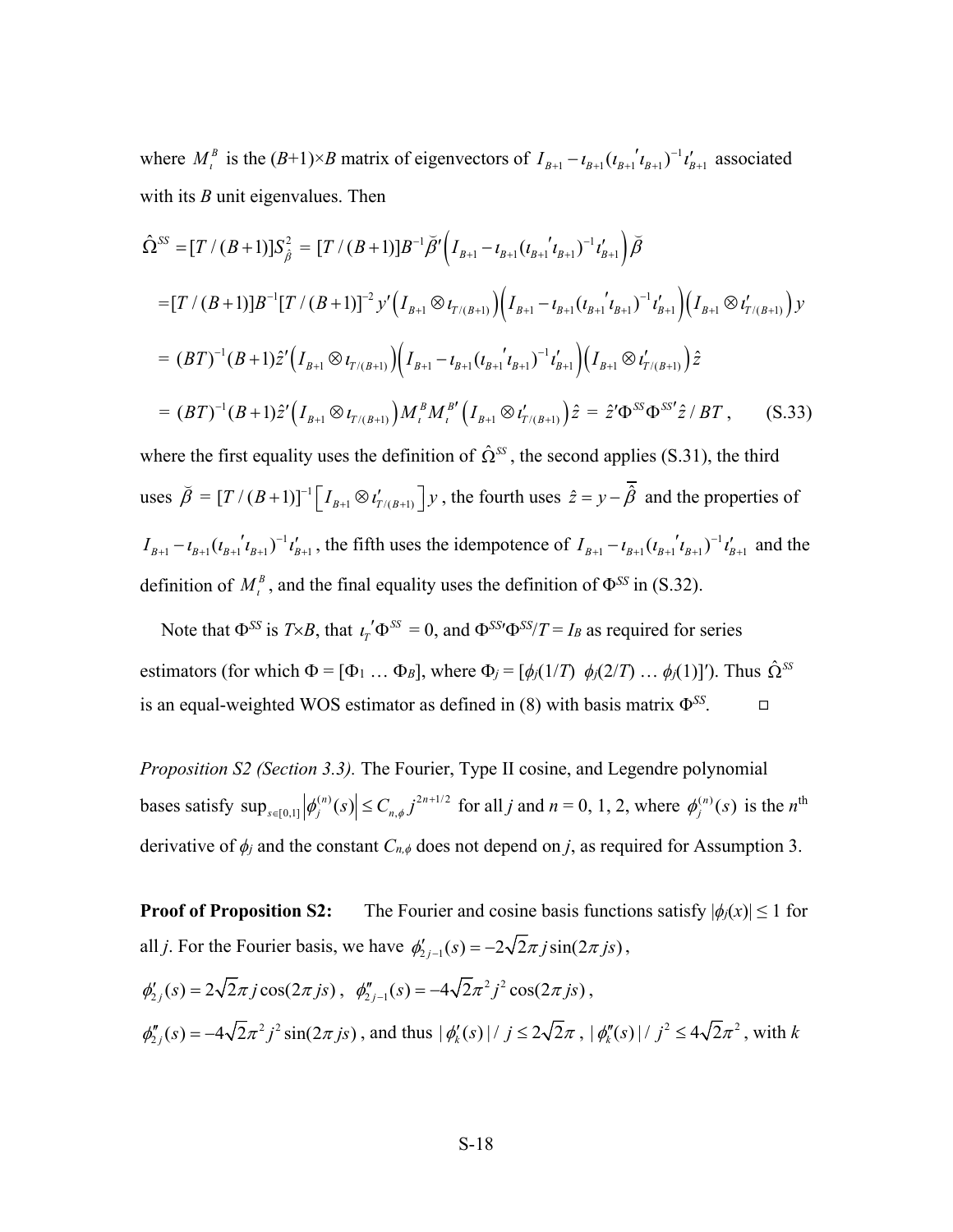$= 2j - 1$ , 2*j*, for all *j*, so that the condition is satisfied. Similarly, for the cosine basis,  $|\phi'_{j}(s)|/j \leq \sqrt{2}\pi$ ,  $|\phi''_{j}(s)|/j^{2} \leq \sqrt{2}\pi^{2}$ , so that the condition is satisfied.

For the Legendre case, first denote the Legendre polynomial of degree *j* by  $P_i(x)$ , *x*∈ [-1,1]. The Legendre basis functions are then defined as  $\phi_j(s) = P_j(x)\sqrt{2j+1}$ , for  $s = (x + 1) / 2$ , so that the basis functions are shifted to  $s \in [0,1]$  and normalized such that  $\int_0^1 \phi_j(s) \phi_k(s) ds = 1\{j = k\}$  (e.g., Abramowitz and Stegun (AS, 1965, p. 774)), as required by definition. Thus  $|\phi_i(s)|/\sqrt{j} \leq \sqrt{3}$ , satisfying the requirement for the 0<sup>th</sup> derivative, as  $| P_j(x) | \le 1$  (Abramowitz and Stegun (1965, eq. 22.14.7)) and  $\sqrt{2j+1}/\sqrt{j} \le \sqrt{3}$ .

For the first and second derivatives, note first that the Legendre polynomial  $P_i(x)$  is equivalent to the Jacobi polynomial  $P_j^{(\alpha,\beta)}(x)$  with  $\alpha = \beta = 0$  (Abramowitz and Stegun (1965, eq. 22.5.24)). Thus applying a well-known property of Jacobi polynomial derivatives (e.g., Shen, Tang, and Wang (2011, eq. (3.101))), we have that

$$
\frac{d^n}{dx^n} P_j(x) = \frac{d^n}{dx^n} P_j^{(\alpha,\beta)}(x) \Big|_{\alpha=0,\beta=0} = \frac{\Gamma(j+1+n)}{2^n \Gamma(j+1)} P_{j-n}^{(n,n)}(x), \tag{S.34}
$$

 $j \ge n$ , where  $\Gamma(\cdot)$  is the gamma function. (Boundedness for the case  $j = 1$ ,  $n = 2$  is  $\text{immediate, as } P''_1(x) = 0.$ ) And  $\max_{x \in [-1,1]} |P^{(n,n)}_{j-n}(x)| = \max |P^{(n,n)}_{j-n}(±1)|$  (Shen, Tang, and Wang (2011, eq. (3.125))), so  $P'_j(x)$  and  $P''_j(x)$  are maximized at a boundary point  $x = \pm 1$ . From Shen, Tang, and Wang (2011, eq. (3.177a)-(3.177b)), at these points,

$$
P'_{j}(\pm 1) = \frac{1}{2} (\pm 1)^{j-1} j(j+1), \quad P''_{j}(\pm 1) = \frac{1}{8} (\pm 1)^{j} (j-1) j(j+1) (j+2).
$$
 (S.35)

The uniform boundedness of  $|P'_j(x)|/j^2$  and  $|P''_j(x)|/j^4$  follows immediately. Then using that  $\phi_j(s) = P_j(x)\sqrt{2j+1}$  as above, we have that  $|\phi'_j(s)|/j^{2+1/2}$  and  $|\phi''_j(s)|/j^{4+1/2}$ are uniformly bounded as well, as stated.  $□$ 

*Proposition S3 (Remark 3).* Statements (a)-(e) in Remark 3 hold.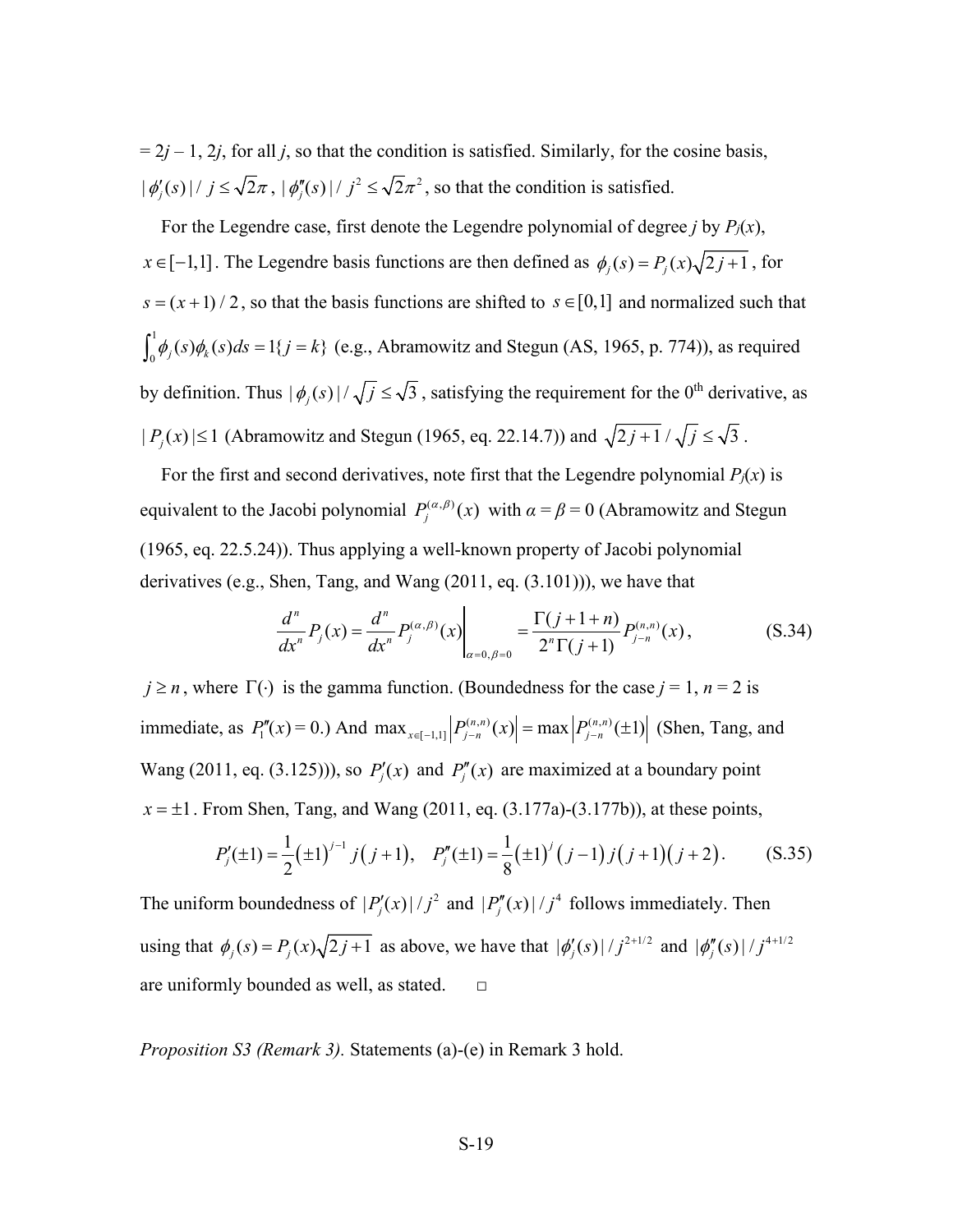#### **Proof of Proposition S3:**

(a) For kernel estimators, Priestley (1981, eq. (6.2.123)) extends a result of Parzen (1957) to show that given a process with known mean, equation (15) holds without the terms in *b* if  $b^q T^{q-1} \to 0$ . Thus

bias
$$
(\hat{s}_z(0)) = E \hat{s}_z(0) - s_z(0) = -(bT)^{-q} k^{(q)}(0) s_z^{(q)}(0) + o((bT)^{-q}),
$$
 (S.36)

and this equation holds as well for WOS estimators (including with unknown mean) by (13) and (15). For variance, (17) holds in both cases, so that

$$
var(s_z(0)) = 2v^{-1}(s_z(0))^2 + o(b).
$$
 (S.37)

So up to higher-order terms,  $MSE(\hat{s}_z(0)) = (bT)^{-2q} (k^{(q)}(0) s_z^{(q)}(0))^2 + 2b\psi(s_z(0))^2$ , which is shown by Priestley (1981, eq. (7.5.9)) to satisfy  $\min_b MSE(\hat{s}_z(0)) \propto \left( \ell^{(q)}(k) \right)^{2q/(2q+1)}$  $\partial_b\mathit{MSE}\big(\hat{s}_z(0)\big) \!\propto\! \left(\ell^{(q)}(k)\right)^{\!2q/(2q+1)}.$ 

(b) Using the two equations from (a), the objective function evaluates to

$$
a(bT)^{-q} k^{(q)}(0) |s_z^{(q)}(0)| + 2(1-a)b\psi (s_z(0))^2 + o((bT)^{-q}) + o(b).
$$
 (S.38)

The minimizing value of *b* is invariant, up to a multiplicative constant, to transformations of the objective function of the form

$$
a_1(bT)^{-q} k^{(q)}(0) |s_z^{(q)}(0)| + a_2 b \psi (s_z(0))^2 + o((bT)^{-q}) + o(b), \qquad (S.39)
$$

for  $a_1, a_2 > 0$ . Sun and Yang (2020, p. 11) show that (i) objective function (e) can be expressed in this form, and (ii) its minimum is achieved for  $b \propto (k^{(q)}(0) / \psi)^{1/(q+1)} T^{-q/(q+1)}$ (see also LLSW (2018, rejoinder eq. (1)), so that the minimized objective function is, to higher order and up to an additive constant, proportional to  $\left( \ell^{(q)}(k) \right)^{q/(q+1)}$ .

(c) By the proof of Corollary 1, both objectives can be expressed in the form (S.39), so part (b) applies.

- (d) See LLSW (2018, eq. (24)-(25)).
- (e) See part (b).  $\Box$

*Proposition S4 (Remark 5).* For EWP and QS tests with equivalent higher-order size,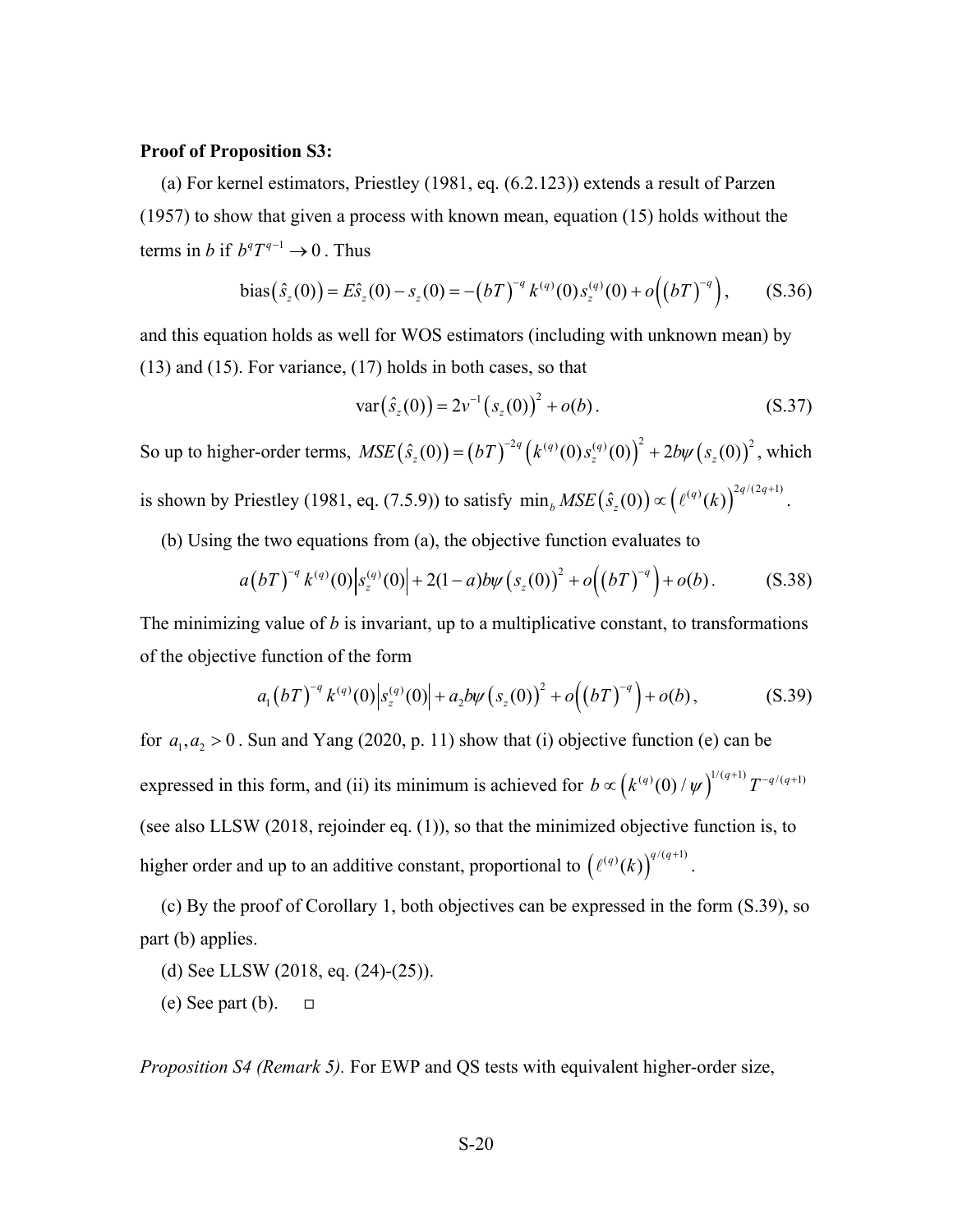equation (30) in the text holds, with  $v_{EWP} = B$ .

**Proof of Proposition S4:** Fix a sequence  $B = 1/b_{\text{EWP}}$ . To obtain equivalent higherorder size using the QS test, Theorem 1(iv) gives that we must set

$$
b_{\rm QS} = \sqrt{\frac{k^{\rm QS(2)}(0)}{k^{\rm EWP(2)}(0)}} b_{\rm EWP} = \sqrt{\frac{\pi^2/10}{\pi^2/6}} B^{-1} = \sqrt{\frac{3}{5}} B^{-1},
$$
 (S.40)

where the  $k^{(2)}(0)$  values for the two tests are as in the proof of Theorem 5. Further,  $k^2(x)dx = \frac{6}{5}$ ∞  $\int_{-\infty}^{x} k^2(x)dx = \frac{6}{5}$  for QS, so that given equivalent higher-order size, we have 1  $I^{-1} = D^{-1}$   $U \begin{bmatrix} J & D^{-1} \end{bmatrix}$ EWP <sup>r</sup> QS 6 3 5 V 5  $v_{\text{EWP}}^{-1} - v_{\text{OS}}^{-1} = B^{-1} - \frac{8}{5} \sqrt{\frac{9}{5}} B^{-1}$ . Plugging this into Theorem 3 yields the desired result.  $\square$ 

*Proposition S5 (Remark 6).* 

- (i) The Bartlett kernel and SS estimator both have  $q = 1$ , and the Bartlett kernel's size-power tradeoff curve is strictly below the SS tradeoff curve.
- (ii) The EWP estimator is asymptotically equivalent to the equal-weighted WOS estimator using type II cosine basis functions, and both have  $q = 2$ .

#### **Proof of Proposition S5:**

(i) We first consider the SS estimator. Note that the SS basis functions (S.32) do not satisfy the differentiability requirement of Assumption 3. Thus for the SS estimator we calculate  $E\hat{\Omega}^{ss}$  directly; in doing so, we show that the SS implied mean kernel is similar to the Bartlett kernel for a subsample of *T*/(*B*+1) observations (where it is assumed for notational simplicity that this ratio is integer-valued, as the non-integer case follows immediately setting the subsample size to  $[T/(B+1)]$ ).

First, given 1  $1 \nabla$ <sub>1</sub>  $1 \nabla$ *i i*  $y = T/L$   $y_t$   $T/L$   $y_t$  $\overline{y}_i - \overline{y} = \frac{1}{T_i} \sum_{t \in T_i} y_t - \frac{1}{T} \sum_{t=1}^T y_t$  (where, abusing notation, *T<sub>i</sub>* denotes both the

number of observations in subsample *i*,  $T_i = T/(B+1)$ , and the subsample that *t* indexes),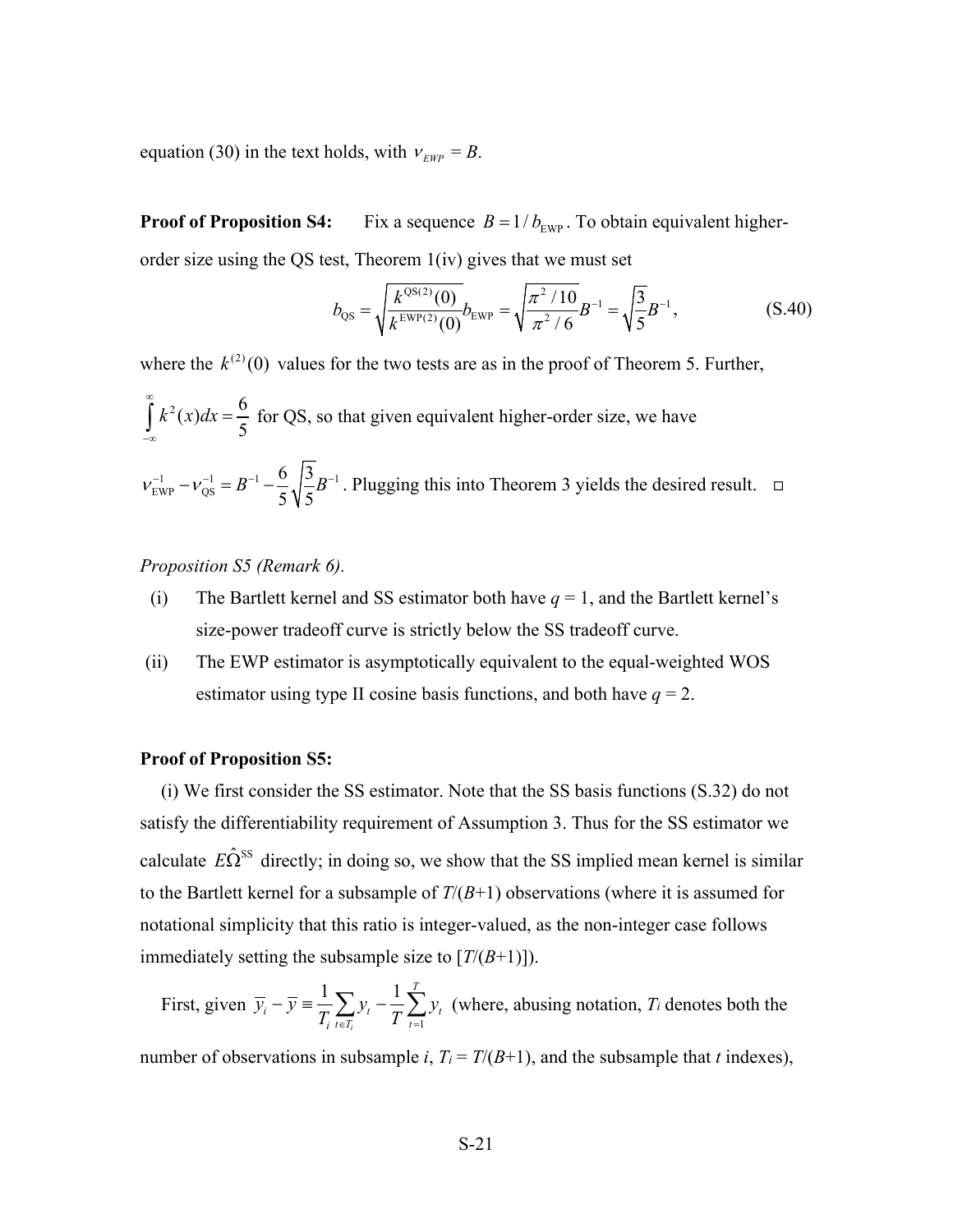we have 
$$
\overline{y}_i - \overline{y} = \frac{1}{T} \sum_{t=1}^T ((B+1)1\{t \in T_i\} - 1) y_t = \frac{B+1}{T} \sum_{t=1}^T (1\{t \in T_i\} - \frac{1}{B+1}) y_t
$$
. Thus

squaring and summing over subsamples, we have

$$
\frac{1}{B} \sum_{i=1}^{B+1} (\overline{y}_i - \overline{y})^2 = \frac{1}{B} \sum_{i=1}^{B+1} \left( \frac{B+1}{T} \right)^2 \sum_{t=1}^T \sum_{s=1}^T \left( 1\{t \in T_i\} - \frac{1}{B+1} \right) \left( 1\{s \in T_i\} - \frac{1}{B+1} \right) y_t y_s. \tag{S.41}
$$

Taking the expectation of this value and rearranging,

$$
E\frac{1}{B}\sum_{i=1}^{B+1}(\overline{y}_{i}-\overline{y})^{2} = \frac{B+1}{B}\frac{1}{T/B+1}\sum_{u=-(T-1)}^{T-1}[(1-|\frac{u}{T/B+1}|)1\{|u| \leq \frac{T}{B+1}\} - \frac{1}{B+1}(1-|\frac{u}{T}|)]\Gamma_{u}
$$
  

$$
= \frac{B+1}{T}\sum_{u=-(T-1)}^{T-1}[(\frac{B+1}{B}-\frac{B+1}{B}| \frac{u}{T/(B+1)}|)1\{|u| \leq \frac{T}{B+1}\} - \frac{1}{B} + \frac{1}{B}|\frac{u}{T}|]\Gamma_{u}. \quad (S.42)
$$

Converting  $\frac{1}{(11-1)^2}$ 1  $\frac{1}{2}\sum_{i=1}^{B+1}(\overline{y}_i-\overline{y})$ *i*  $E\frac{1}{B}\sum_{i=1}^{B}(\overline{y}_{i}-\overline{y}_{i})$  $\sum_{i=1} (\overline{y}_i - \overline{y})^2$  to  $E\hat{\Omega}^{SS}$  requires multiplying by  $T/(B+1)$  given the form of

the statistic in (S.31) compared to the usual *t*-statistic. Thus in this case defining *S* such that  $T = S(B+1)$  given that there are  $B+1$  subsamples and setting  $\tilde{v} = u/S$ , we can write the SS implied mean kernel (i.e., the expression in brackets in (S.42)) as

$$
k_{\rm B}^{\rm SS}(\tilde{\nu}) = \left(\frac{B+1}{B} - \frac{B+1}{B}|\tilde{\nu}|\right) \left\{ |\tilde{\nu}| \le 1 \right\} - \frac{1}{B} + \frac{1}{B(B+1)}|\tilde{\nu}|. \tag{S.43}
$$

Thus using the definition of the generalized first derivative in (11), we have

$$
k_{\rm B}^{\rm SS(1)}(0) = \frac{B+1}{B} - \frac{1}{B(B+1)} = \frac{B+2}{B+1} \to 1 \text{ as } B \to \infty. \text{ Because } k^{\rm SS(1)}(0) \neq 0, q = 1 \text{ for the SS}
$$

estimator. Further, comparing  $E\hat{\Omega}^{SS}$  with  $\Omega$  using (S.42), we obtain that Theorem 1(i) applies for the SS estimator as well, and the tradeoff in Theorem 4(ii) applies. The value  $\ell^{(1)}(k^{SS})$  is equal to  $k^{SS(1)}(0) = 1$  given  $\psi = 1$  for equal-weighted WOS estimators.

For the Bartlett/Newey-West test, Priestley (1981) Table 7.1 gives  $k^{(1)}(0) = 1$  and  $q =$ 1, while Table 6.1 gives that  $\int k^2(x) dx$ ∞  $\int_{-\infty}^{\infty} k^2(x) dx = 2/3$ , so that  $\ell^{(1)}(k^{\text{NW}}) = k^{(1)}(0) \int_{-\infty}^{\infty} k^2(x) dx$ ∞  $\ell^{(1)}(k^{\text{NW}}) = k^{(1)}(0) \int_{-\infty}^{\infty} k^2(x) dx = 2/3,$ 

from which we conclude that the Bartlett tradeoff dominates the SS tradeoff.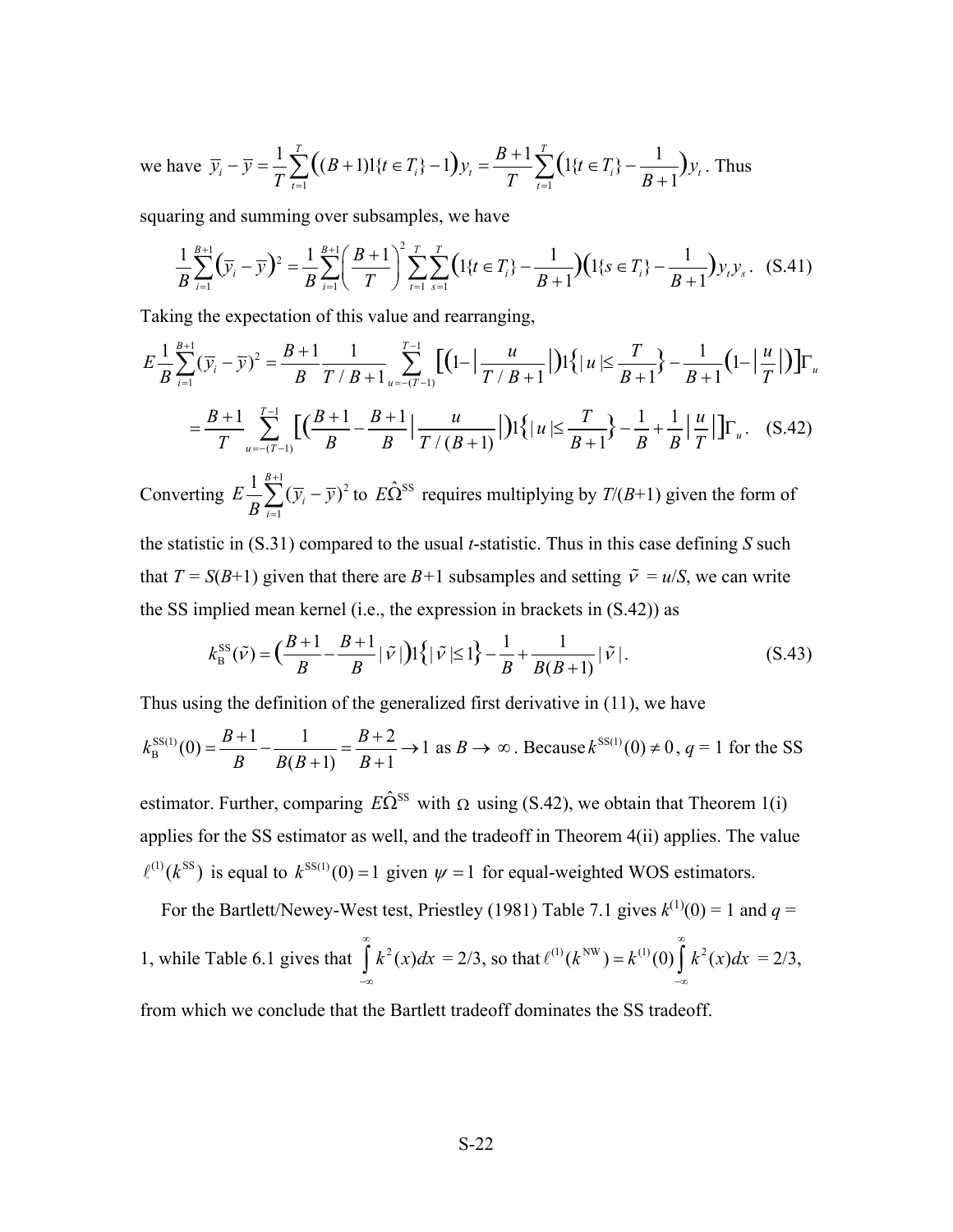(ii) For the Fourier basis functions used in the EWP estimator, we have, as in Proposition S2,  $\phi''_{2j-1} = -4\sqrt{2\pi^2 j^2} \cos(2\pi j s)$ ,  $\phi''_{2j} = -4\sqrt{2\pi^2 j^2} \sin(2\pi j s)$ , which give that  $\int_0^1 \phi_{2j-1}(s)\phi''_{2j-1}(s)ds = \int_0^1 \phi_{2j}(s)\phi''_{2j}(s)ds = -4\pi^2j^2$ . Then applying Theorem 1(ii), EWP(2)(0)  $\begin{pmatrix} 1 & 1 & \frac{B}{2} & 1 \\ 1 & \frac{C}{2} & 1 & 1 \end{pmatrix}$   $\begin{pmatrix} 1 & \frac{C}{2} & \frac{C}{2} \\ 1 & \frac{C}{2} & \frac{C}{2} \end{pmatrix}$   $\begin{pmatrix} \pi^2 & (B+1)(B+2) & \frac{C}{2} & \pi^2 \\ 1 & \frac{C}{2} & \frac{C}{2} & \frac{C}{2} \end{pmatrix}$  $A^2 B^2$   $($   $\cdots$   $)$   $)$  6  $B^2$  $(0) = -\frac{1}{2} \frac{1}{B} \sum_{j=1}^{B/2} \frac{1}{B^2} 2 \left(-4\pi^2 j^2\right) = \frac{\pi^2}{6} \frac{(B+1)(B+2)}{B^2} \longrightarrow \frac{\pi^2}{6}$ *B*  $k_B^{\text{EWP}(2)}(0) = -\frac{1}{2} \frac{1}{B} \sum_{j=1}^{B/2} \frac{1}{B^2} 2 \left(-4\pi^2 j^2\right) = \frac{\pi^2}{6} \frac{(B+1)(B+2)}{B^2} \longrightarrow \frac{\pi^2}{6}$  $=-\frac{1}{2}\frac{1}{B}\sum_{j=1}^{B/2}\frac{1}{B^2}2(-4\pi^2j^2)=\frac{\pi^2}{6}\frac{(B+1)(B+2)}{B^2}\frac{B\to\infty}{6}\frac{\pi^2}{6}.$  (S.44)

Similarly, for cosine basis functions, using their limiting implied mean kernel form,  $\phi''_j(s) = -\sqrt{2\pi^2 j^2} \cos(\pi j s)$  and  $\int_0^1 \phi_{2,j-1}(s) \phi''_{2,j-1}(s) ds = -\pi^2 j^2$ . Summing over *j*,

$$
k_B^{\cos(2)} = -\frac{1}{2} \frac{1}{B} \sum_{j=1}^{B} \frac{1}{B^2} \left( -\pi^2 j^2 \right) = \frac{\pi^2}{6} \frac{(B+1)(B+1/2)}{B^2} \xrightarrow{B \to \infty} \frac{\pi^2}{6}.
$$
 (S.45)

Results (S.44) and (S.45) and Theorem 1(ii) give that  $q = 2$  for both estimators; these results, along with  $\psi = 1$  for equal-weighted WOS estimators, then imply given Theorem  $4(ii)$  that the estimators are asymptotically equivalent.  $\Box$ 

*Proposition S6 (Section 4.3).* Assume that the remainder terms in equation (18) in the text are  $o(b) + o((bT)^{-q})$  uniformly in  $|o^{(q)}| \le \overline{\omega}^{(q)}$ . Then:

(i) The maximum weighted average power (WAP) test solving equation (31) in the text features  $b^{WAP}$  as stated in equation (32), with

$$
\tilde{\omega}^{(q)} = \int_{|\rho| \leq \overline{\rho}} \left[ \overline{\omega}^{(q)}(\rho) - \omega^{(q)}(\rho) \right] d\Pi(\rho) \text{ and } \tilde{d}_{m,\alpha,q} = \left( \frac{\int_{\delta} G'_{m,\delta^2}(x_m^{\alpha}) x_m^{\alpha} d\Pi_{\delta}(\delta)}{\frac{1}{2} \int_{\delta} \delta^2 G'_{m+2,\delta^2}(x_m^{\alpha}) x_m^{\alpha} d\Pi_{\delta}(\delta)} \right)^{\frac{1}{1+q}}. (S.46)
$$

- (ii) The power loss of the test using  $b^{WAP}$  in (32) depends on *k* only through  $\ell^{(q)}(k)$ .
- (iii) The test asymptotically delivering the highest WAP uses the QS kernel, and more generally,  $q = 1$  kernels are asymptotically dominated by  $q = 2$  kernels.

#### **Proof of Proposition S6:**

(i) Let  $\overline{c}_{m,T}^{\alpha}(b)$  be the size-adjusted critical value (20) based on the boundary value of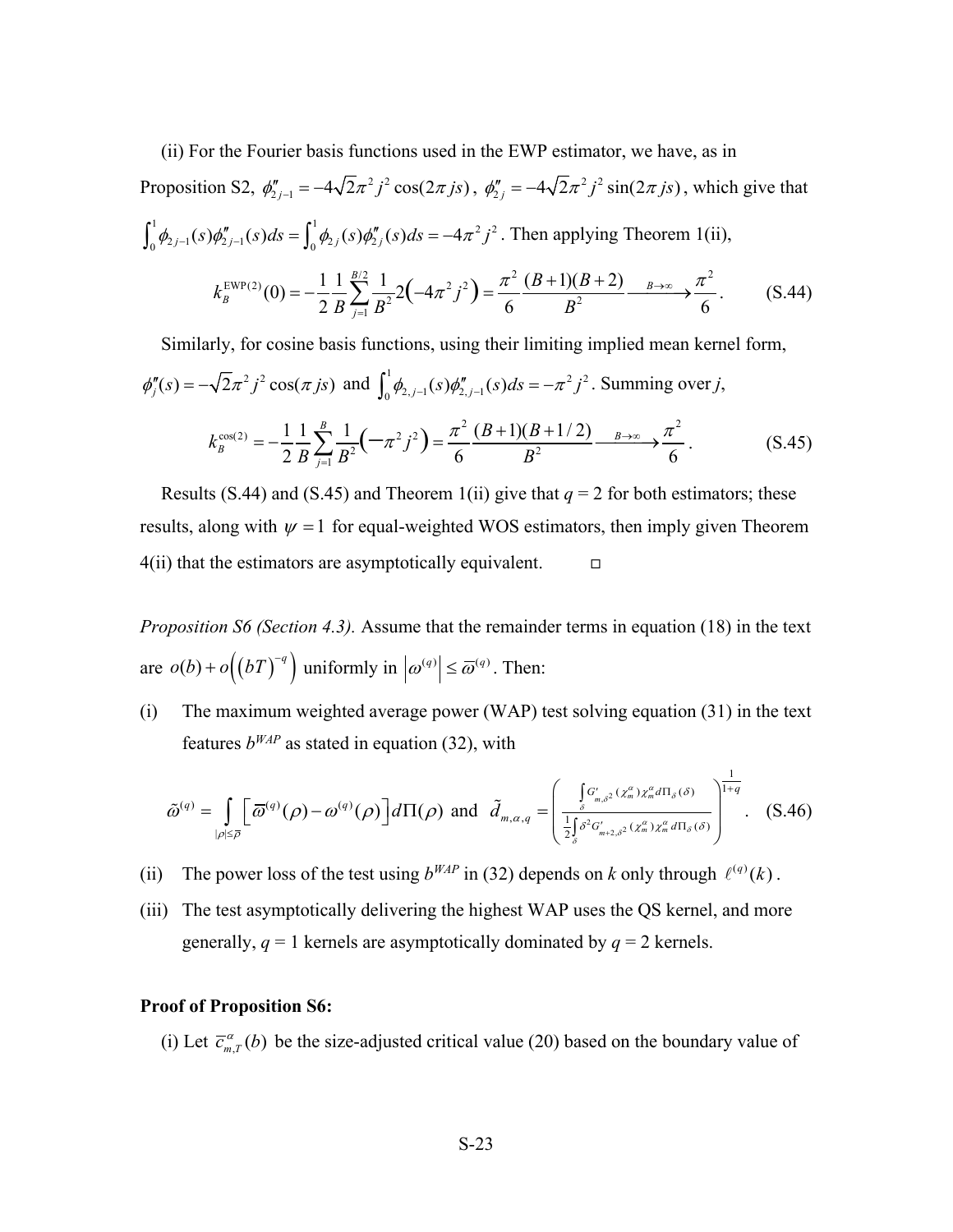$\overline{\omega}^{(q)}$ :  $\overline{c}_{m,T}^{\alpha}(b) = \left[1 + \overline{\omega}^{(q)} k^{(q)}(0) (bT)^{-q} \right] c_m^{\alpha}(b)$ . From (18), the null rejection rate of the test using this size-adjusted critical value, evaluated at the true value of  $\omega^{(q)}$ , is

$$
\Pr_0\Big[F_T^* > \overline{c}_{m,T}^{\alpha}(b)\Big] = \alpha + G'_m(\chi_m^{\alpha})\chi_m^{\alpha}\big(\omega^{(q)} - \overline{\omega}^{(q)}\big)k^{(q)}(0)(bT)^{-q} + o(b) + o\big((bT)^{-q}\big), (S.47)
$$

from which it follows that, for a given sequence *b* and under the assumed condition,

$$
\sup_{\omega^{(q)} \leq \overline{\omega}^{(q)}} \Pr_0 \Big[ F_T^* > \overline{c}_{m,T}^{\alpha}(b) \Big] \leq \alpha + o(b) + o\Big((bT)^{-q}\Big). \tag{S.48}
$$

The expression for  $\Delta_p(\omega^{(q)}(\rho), \delta)$  in (31) then follows directly from (33) in the proof of Theorem 2 (omitting higher-order remainder terms). Solving (31) yields (32), with  $\tilde{\omega}^{(q)}$ and  $\tilde{d}_{m,\alpha,q}$  as stated.

(ii)-(iii) Substituting  $b^{WAP}$  in (32) into the expression for  $\Delta_P(\omega^{(q)}(\rho), \delta)$ , we obtain that the power loss of the the test using the WAP-maximizing sequence is

$$
\Delta_P^{WAP} = \left( q^{-q/(1+q)} + q^{1/(1+q)} \right) \tilde{a}_{m,\alpha,q} \left[ \left( k^{(q)}(0) \right)^{1/q} \psi \right]_{1+q}^{\frac{q}{1+q}} \left( \tilde{\omega}^{(q)} \right)^{\frac{1}{1+q}} T^{\frac{-q}{1+q}}, \tag{S.49}
$$

where  $\tilde{a}_{m,\alpha,q} = \left[ \int G'_{m,\delta^2}(\chi_m^{\alpha}) \chi_m^{\alpha} d\Pi_{\delta}(\delta) \right]^{1/(1+q)} \left[ \frac{1}{2} \int \delta^2 G'_{m+2,\delta^2}(\chi_m^{\alpha}) \chi_m^{\alpha} d\Pi_{\delta}(\delta) \right]^{q/(1+q)}$ . Note that  $\ell^{(q)}(k) = (k^{(q)}(0))^{1/q} \psi$ . The remaining stated results then follow.

# REFERENCES

- <span id="page-23-0"></span>Abramowitz, M. and I.A. Stegun (1965). *Handbook of Mathematical Functions*. New York: Dover.
- Andrews, D.W. K. (1991). "Heteroskedasticity and Autocorrelation Consistent Covariance Matrix Estimation," *Econometrica*, 59, 817-858.

Bhatia, R. (1997). *Matrix Analysis*. New York: Springer.

- Helland, I. S. (1982). "Central Limit Theorems for Martingales with Discrete or Continuous Time," *Scandinavian Journal of Statistics* 9, 79-94.
- Ibragimov, R. and Müller, U.K. (2010). "*t*-statistic based correlation and heterogeneity robust inference," *Journal of Business and Economic Statistics* 28, 453-468.